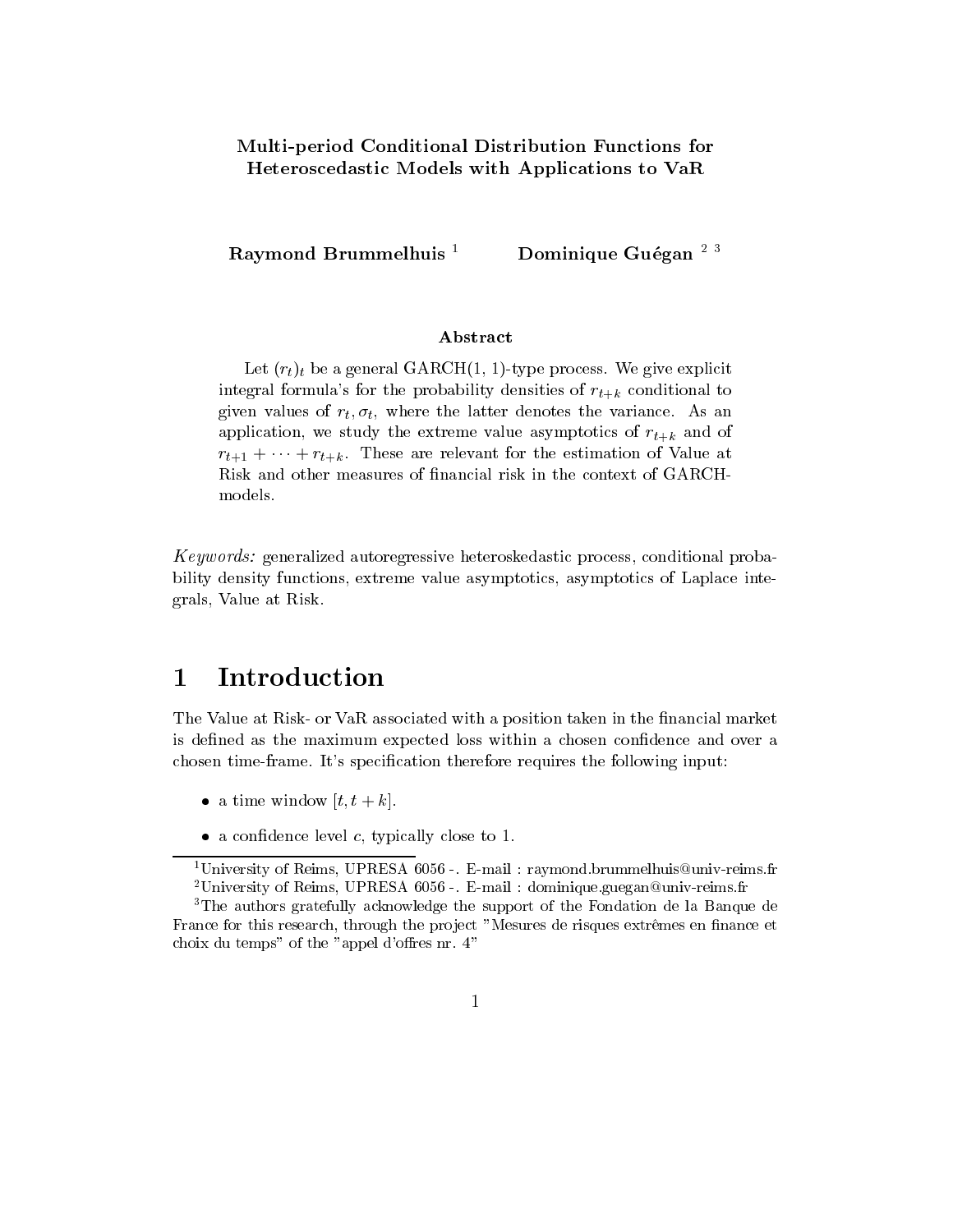• a model for the behavior of (the financial assets making up) one's position over the chosen time frame.

With these data, VaR is simply the  $(1 - c)$ -th lower quantile of the probability distribution of the Profit & Loss (P & L )-function over the period  $[t, t + k]$ ; cf. RiskMetrics [20] and also Jorion [16] or Dowd [9]. Time-frame and condence level are simple parameters, which are the user's discretion : choices for c of 95% or 99% and of time frames with  $k$  equal to 1 to 10 days are current, the last mentioned choices corresponding to the Basle Committee's recommendations. We note here that time will be discrete in this paper, measured in days or in multiples of some other basic unit.

The choice of model is of course crucial. Here, "model" is to be understood in a wide sense: ranging from straightforward Historical Simulation to (more or less sophisticated) parametric models. The disadvantages of HS are well-known: unreliable small quantile estimation due to lack of sufficient data for extreme events, the assumption that the future is almost exactly as the past and too much weight given to distant (in time) events <sup>4</sup> . Parametric models of course come with their own dangers, the most obvious one of which is trying to make the data fit a into straightjacket unsuitable for them. For example, a lot of VaR methodologies are still based on (conditionally) normally distributed returns, although the deviation of stock return data from the normal distribution, in particular as concerns the outliers, is by now well known and well documented: cf. Embrechts, Mikosch and Klüppelberg [10], Frey and McNeil [13], Mikosch and Stariča [19] and also Dowd [9] and it's references. Still, parametric models present the advantage of providing easily evaluated and more reliable extreme quantile-estimates, if the model's fit is right.

It is clear that VaR-estimates can vary hugely from one model to another, and that model risk is an important issue here. It is therefore important to thoroughly understand the quantitative and general mathematical implications of working with a certain stochastic model. Related to this, one of the issues with which we will be concerned in this paper is another kind of model risk, different from the one mentioned just now, which consists of naively applying rules of thumb valid for one

<sup>4</sup>The HS-method makes the hidden assumption that the P& L-process is stationary (which is of course one way of formalising that the "future is like the past") and nonparametrically estimates the unconditional probability distribution of the P&L process. Even if this process were in general stationary over periods of a year or so, which we frankly doubt, conditional and unconditional probability distributions may differ hugely, and it is the conditional distributions which are important for day to day risk management, as has been stressed by Frey and McNeil [13]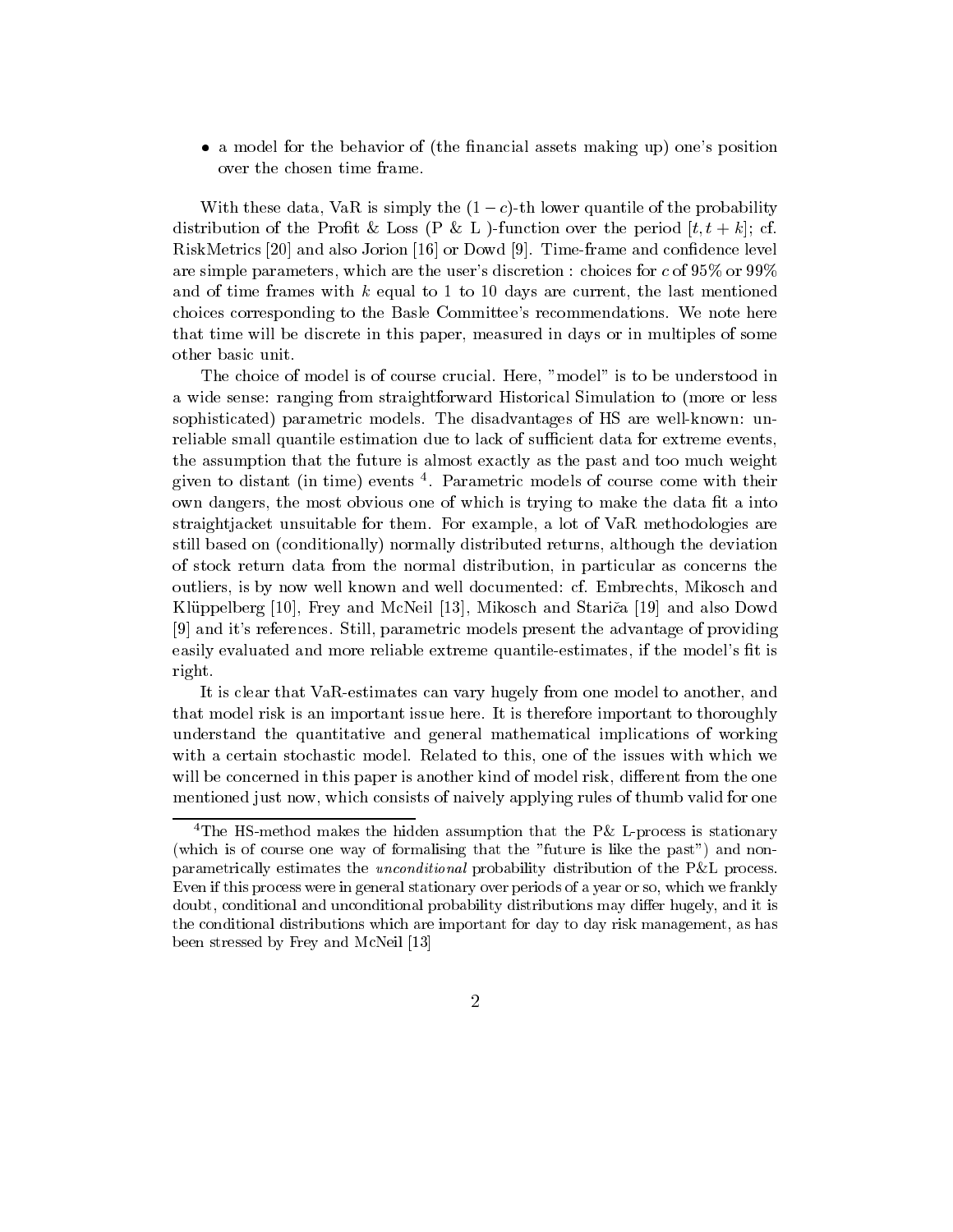model to another, completely different one, without any (a priori or a posteriori) justication. This would seem to be too obvious a point to make, but is exactly the kind of thing which can be observed in some of the VaR methodologies, and in particular in the RiskMetrics one; cf. [20]. The RiskMetrics model is a particular example of the  $GARCH(1, 1)$ -models which are the main subject of this paper. It takes the form:

$$
r_{t+1} = \sigma_{t+1} \varepsilon_{t+1}
$$
  
\n
$$
\sigma_{t+1}^2 = \lambda \sigma_t^2 + (1 - \lambda)r_t^2,
$$
\n(1)

where  $r_t = \log(P_t/p_{t-1})$  is the logarithmic one-period return,  $P_t$  being the (monetary) value of one's position at time t,  $\lambda$  is a parameter to be estimated and where the  $\varepsilon_n$  are iid  $N(0, 1)$ -distributed. In this model, the VaR over the period  $[t, t + 1]$ is easily computed to be

$$
VaR_c(1)=\sigma_{t+1}q_{1-c}^N P_t,
$$

where  $q_{\alpha}^{\perp}$  denotes the lower  $\alpha$ -th quantile of the standard normal distributions. Note that it is the conditional VaR we are talking about. One next is interested in the k-period VaR. Following RiskMetrics, one easily computes that for any  $\nu \geq 1$ the conditional expectation of  $r_{t+\nu}^*$  given  $r_t$  and  $\sigma_t$  is simply  $\sigma_{t+1}^*$  again, and that therefore the (conditional) variance of the k-period return is

$$
E\left(r_{t+1}^2 + \cdots + r_{t+k}^2|r_t, \sigma_t\right) = k\sigma_{t+1}^2,
$$

the expectation being the one conditional to the (known) values of  $r_t$  and  $\sigma_t$  at time t. RiskMetrics then proposes to simply compute the k-period VaR over  $[t, t + k]$ as

$$
VaR_c(k) = \sqrt{k}VaR_c(1). \tag{2}
$$

However, this makes only sense if the  $k$ -period return are (close to) normally distributed<sup>6</sup> and, as one of the main results of our paper shows, this is far from being the case, even for a  $k$  as small as 2. Therefore, baring accidental numerical coincidences for certain  $c$ , one should expect the "real" VaR (as given by the model) to be very different from  $(2)$ . A phenomenon of this kind has been observed numerically, through Monte-Carlo simulation, by Frey and McNeil [13] (but for a GARCH(1, 1)-model with non-normal innovations  $\varepsilon_t$ , though). A similar preoccupation with variances can be observed in much of the empirical nancial and

<sup>&</sup>quot;we are making the usual approximation  $e^r - 1 \simeq r$ .

In fact, (2) is the same as the  $\kappa$ -period vart in a simple random walk model for the  $r_t$ 's, which should be enough to make one suspicious!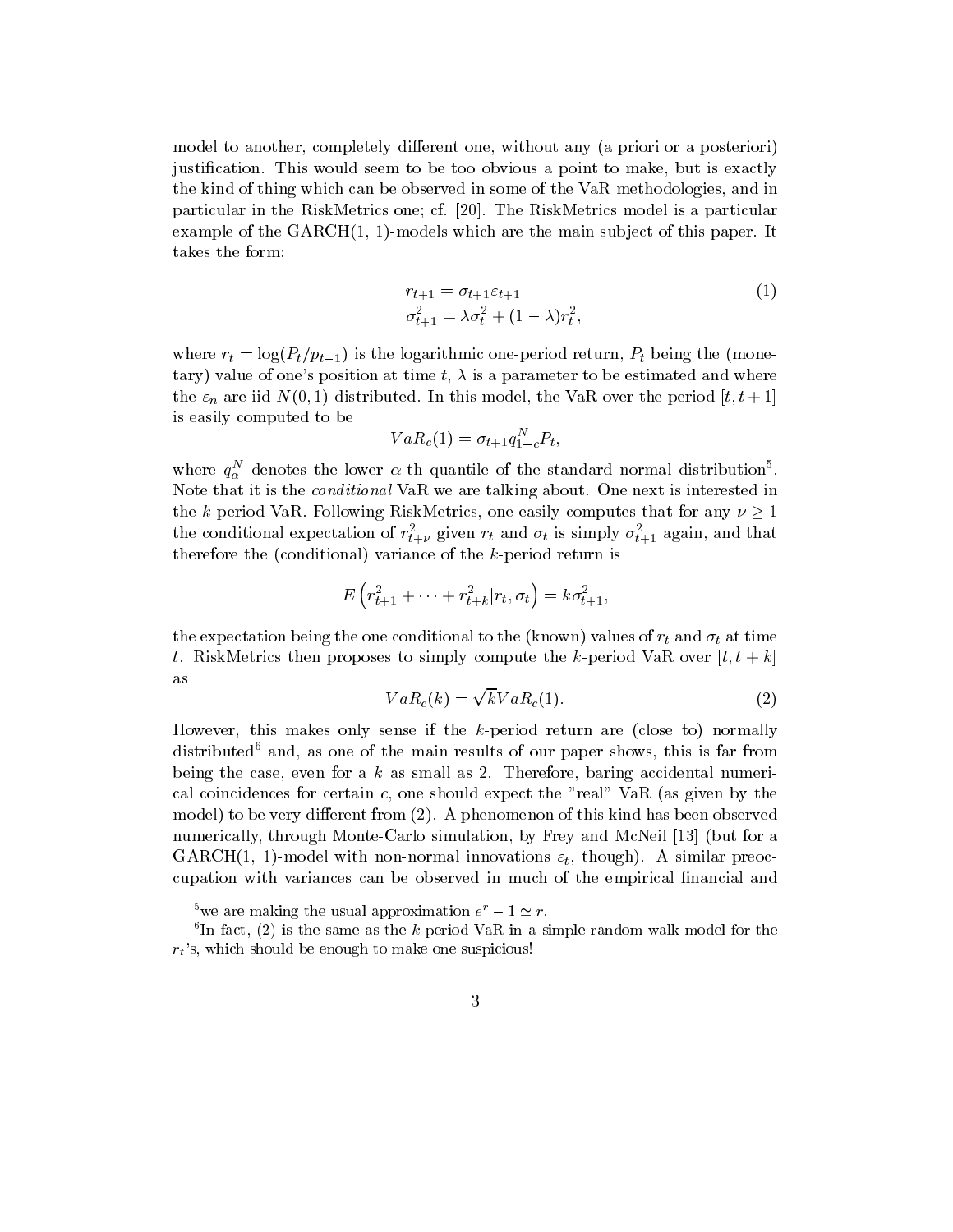econometrical litterature. However, primary attention should be given to the distribution functions themselves and one of the merit's of the VaR (whatever it's adequacy as a risk management tool, cf. Artzner, Delbaen, Eber, and Heath [1]) is that it concentrates the minds on these . Comparing variances strictly speaking only makes sense when all relevant probability distributions belong to a oneparameter family  $\sigma^{-1} f (x/\sigma)$  of distributions (one might allow f to vary slightly). The main point of our paper, for risk analysis purposes, is this is certainly not the case for multi-period estimates in the context of a  $GARCH(1, 1)$ -models. To give an example, our results imply that for the RiskMetrics model (1) the logarithm of the probability distribution function of  $r_{t+k}$ , given  $r_t = 1$  and  $\sigma_t = 1$  at time t, behaves for large negative  $x$  as

$$
(2\pi k)^{-1/2} (1 - \lambda)^{(k-1)/k} \exp\left(\frac{k-1}{2}(\frac{\lambda}{1-\lambda} + \log 2)\right) \cdot \frac{1}{|x|^{1-1/k}} \exp\left(\frac{k}{2}(1-\lambda)^{-(1-1/k)}|x|^{2/k}\right).
$$

We have similar asymptotic estimates for the k-period returns, with the same type of x-dependence but different constants. Even for  $k = 2$ , this is asymptotically very different from the standard normal distribution which one obtains for  $r_{t+1}$ with the above values of the parameters. That the distribution function of  $r_{t+k}$ for big  $k$ 's will be very much different from the normal one may be inferred from known results on the stationary distribution of a  $GARCH(1, 1)$ , going back to Kesten [17]; cf. also Embrechts, Mikosch and Kluppelberg [10] and Mikosch and Starica [19] and their references. What may be unexpected about our results is that this non-normality shows up that quickly. Also, note that the RiskMetrics model is not second order stationary.

Autoregressive Conditionally Heteroskedastic or ARCH processes were introduced by Engle [11] and subsequently generalized by Bollerslev [2] to GARCH or Generalized ARCH processes: these are processes of the form (1), with a  $\sigma_{t+1}$  now more generally being given by

$$
\sigma_{t+1} = (a_0 + \sum_{j=1}^p a_j r_{t-j}^2 + \sum_{j=1}^q b_j \sigma_{t-j}^2)^{1/2}
$$

and with the  $(\varepsilon_t)_t$  iid but not necessarily normal; this is called a GARCH(p, q). An ARCH(p) corresponds to no b's or, equivalently, to  $q = 0$ . More general

<sup>7</sup>For a riskmeasure like the expected shortfall the pre-eminece of the distribution function is even larger, making it still more model dependend. This might incidentally be somewhat of a disadvantage.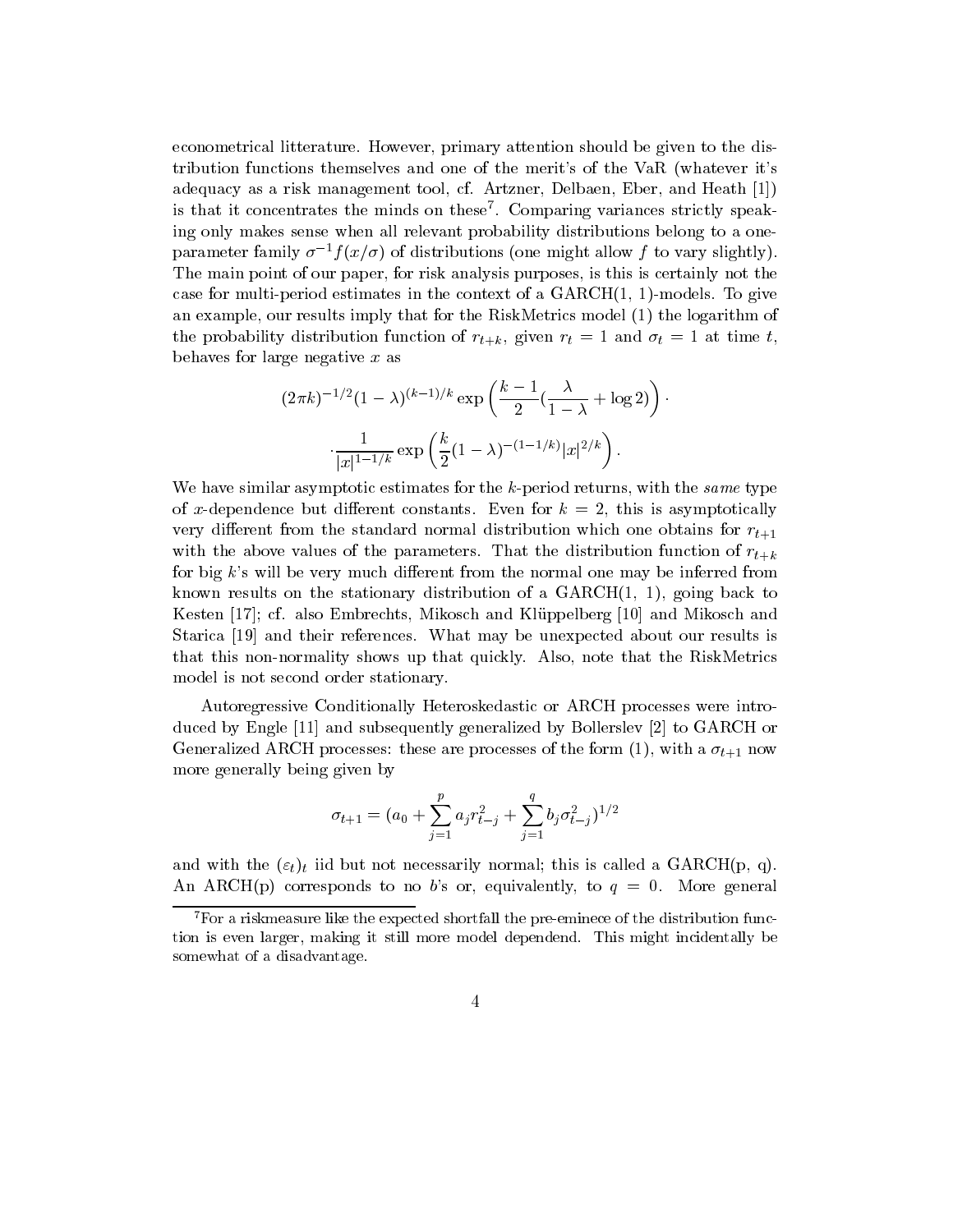processes allowing more general functional dependences of  $\sigma_t$  on past values  $r_{t-j}$ of the processe and on past variances were introduced by Nelson [18], Guegan and Diebold [6], [7] and many others: we refer to Bollerslev, Engle and Nelson [3] or Guégan [14] for an overview.

GARCH processes are popular in empirical finance because of their capability to model a phenomenum like volatility clustering. One very often restricts oneself, as we will do here, to  $GARCH(1, 1)$  models, which have a low number of parameters to be estimated. Theoretical work on GARCH-processes has mainly concentrated on stationarity issues and on the behavior of secondary statistics like various moments. In this paper we concentrate on the distribution functions of the various  $r_{t+k}$ , and of the cumulated returns  $r_{t+1} \cdots + r_{t+k}$ , conditional to given values of  $r_t$  and  $\sigma_t$  at time t. We will in particular determine their asymptotic behavior for large values of the argument  $x$ , which will for both be shown to be of the type

$$
C_k |x|^{-(1-1/k)} e^{-c_k |x|^{2/k}}
$$

with explicit expressions for the constants in the case of  $r_{t+k}$ . For the cumulated returns we actually only show have asymptotic upper and lower bounds of this form. Note that it is exactly this kind of asymptotics, for fixed k and large  $|x|$ . which will be relevant for risk management practice, if  $r_t$  models a return. Stationarity considerations, which are more closely related with the  $k \to \infty$  limit, will play no r^ole in this paper.

The paper is organized as follows: first, in section 2, we derive a general representation formula for the probability density function of  $r_{t+k}$ , valid for a general GARCH(1, 1) with rather arbitrary dependence of  $\sigma_{t+1}$  on  $r_t$  and  $\sigma_t$ . Traditional GARCH $(1, 1)$ 's à la Bollerslev  $[2]$  and EGARCH $(1, 1)$  processes as introduced by Nelson [18] will provide illustrations. In section 3 we do the same for the cumulative returns  $r_{t+1} + \cdots + r_{t+k}$ . The remainder of the paper will then be concerned with the asymptotics of these distribution functions in the case of a classical GARCH(1, 1) with normal innovations". In section 4 we first derive a technical result on asymptotics of Laplace transforms which will be needed in the sequel. In section 5 we will obtain rather precise asymptotics for the distribution functions of the returns  $r_{t+k}$  and, in section 6, a somewhat more qualitative result on the cumulative returns. We end the paper with an application to multi-period VaR estimation.

The main results of this paper were announced in the note [4].

<sup>8</sup>Non-normal innovations will be considered in another paper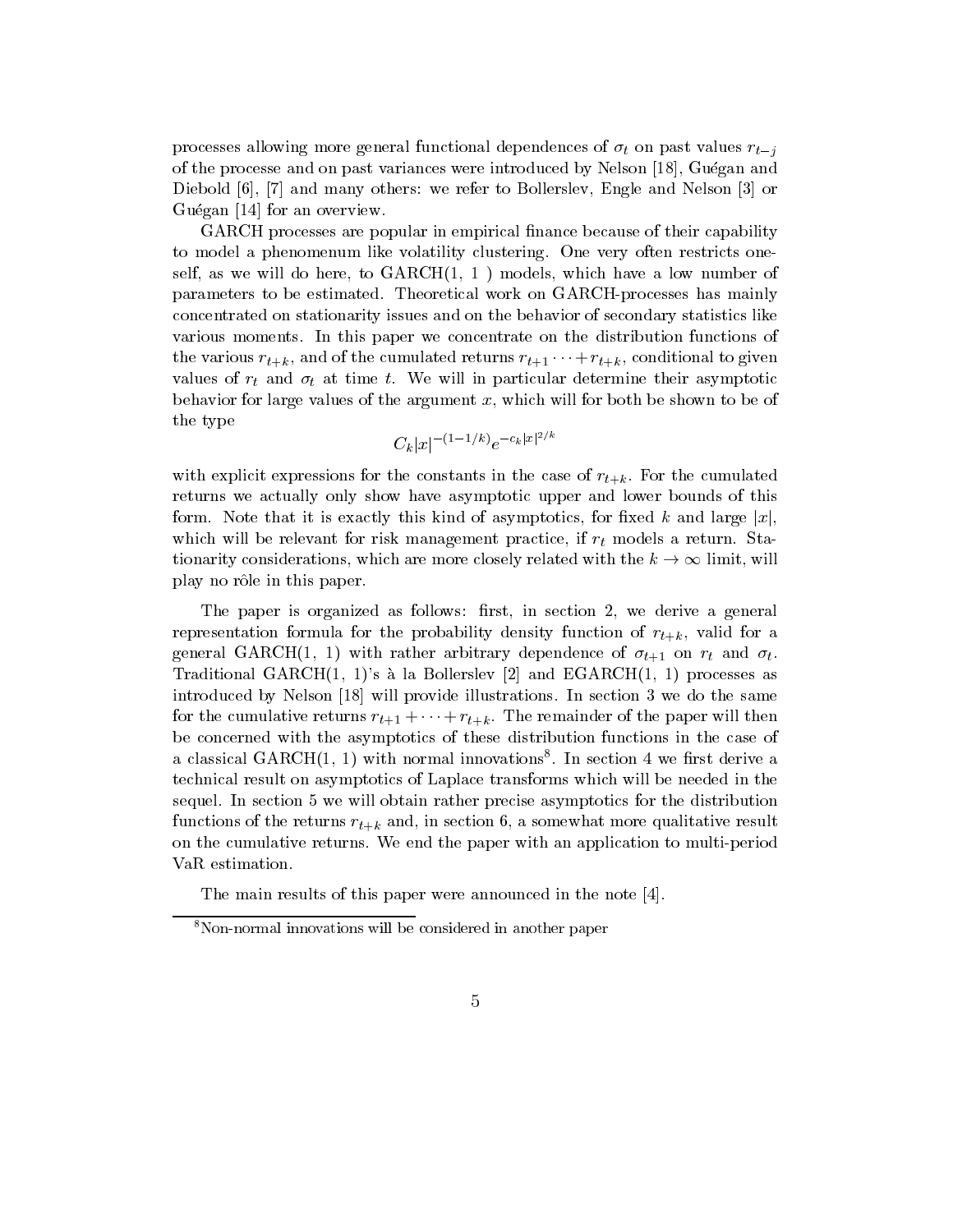# 2 Conditional distributions with a time-lag for  $GARCH(1, 1)$  processes

We consider a general  $GARCH(1, 1)$  process:

$$
\begin{cases}\n r_{t+1} = \sigma_{t+1} \varepsilon_{t+1} \\
 \sigma_{t+1} = \varphi(r_t, \varepsilon_t)\n\end{cases} \tag{3}
$$

For us,  $r_t$  will typically model a security return taken over a period  $[t - 1, t]$ : if  $(P_t)_{t\in N}$  is a discrete time series of financial asset prices,  $r_t$  will be the logarithmic return  $\log(P_t/P_{t-1})$ .

The function  $\varphi : R^2 \to R_{\geq 0}$  will be measurable, and will have to be such that (4) below holds. The random shocks  $(\varepsilon_t)_t$  will be, by hypothesis, iid, with mean 0 and variance 1. This could be weakened to independence only, with t-dependend distributions, at the cost of complicating the notations. One can also let  $\varphi$  explicitly depend on t. The independence of the  $\varepsilon_t$  is, however, essential. Since such changes can easily be incorporated afterwards, we will first concentrate on the model  $(3)$ .

We are interested in the conditional probabilities of  $r_{t+k}$  given  $r_t$ ,  $\sigma_t$ , for any  $k \geq 1$ (the case of  $k = 1$  being of course trivial). We will suppose that both the  $\varepsilon_t$  and the random variables  $\varphi(u\varepsilon_t, u)$  have a probability distribution function, or pdf, for any fixed  $u > 0$ . Again, these hypotheses could be weakened, by replacing functions by measures at the appropriate places below. Specifically, if we use the notation  $X \sim f$  to mean that a random variable X has pdf f, we will assume that

$$
\varepsilon_t \sim f
$$
  
  $\varphi(ue, u) \sim h_u \text{ if } \varepsilon \sim f, u > 0.$  (4)

The function  $h_u$  can easily be computed in practice. We want to compute the conditional pdf's

$$
p_{t,k}(x;\rho,s) = \text{Prob} \left( r_{t+k} = x | r_t = \rho, \sigma_t = s \right). \tag{5}
$$

using a somewhat informal "physicist's" notation. Define two integral operators F and H on  $L^1(R)$  and  $L^1(0, \infty)$ , respectively, by

$$
F(u)(x) = \int_0^\infty \frac{1}{s} f\left(\frac{x}{s}\right) u(s) \ ds \tag{6}
$$

$$
H(u)(s) = \int_0^\infty h_{s'}(s)u(s')ds' \tag{7}
$$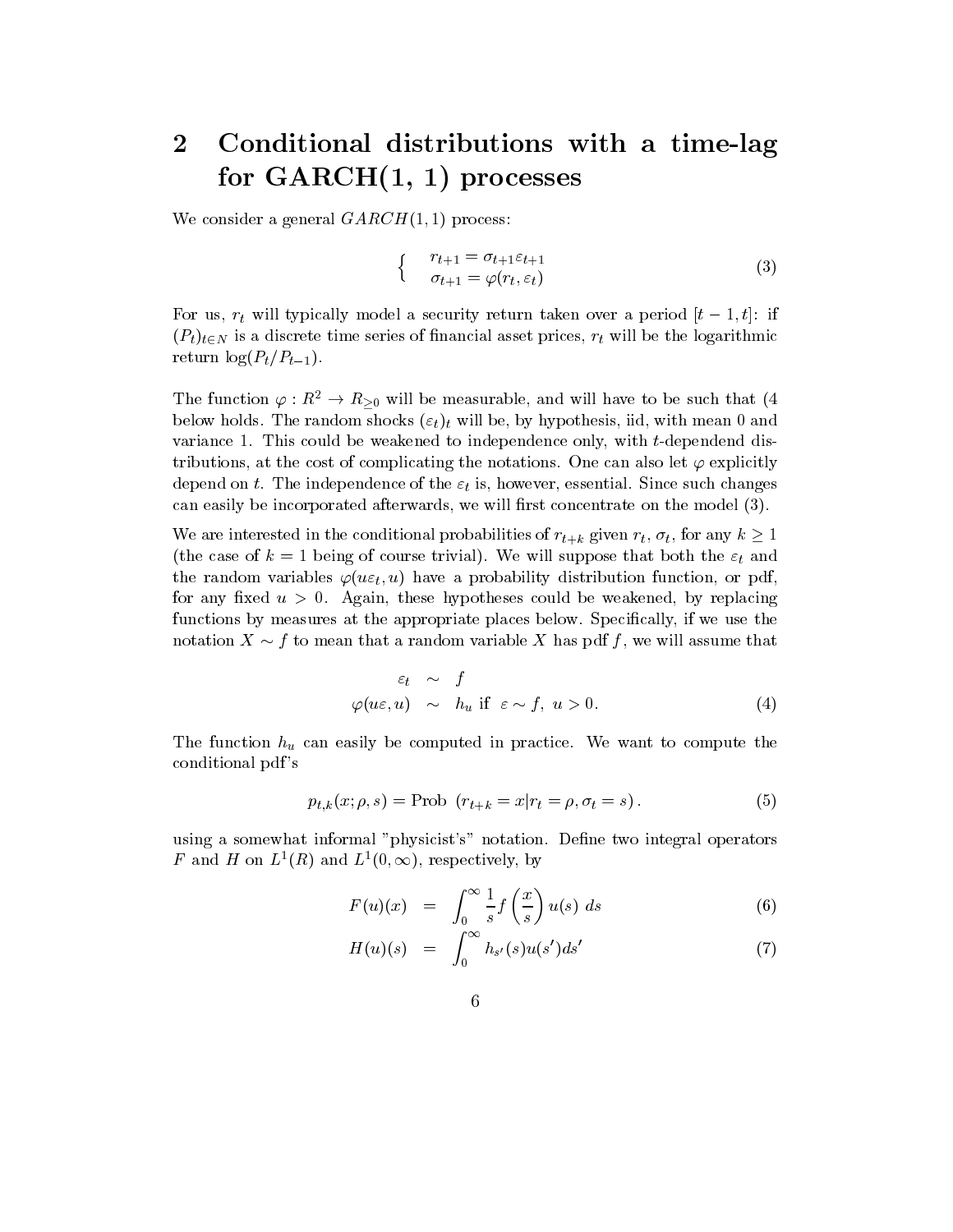It can easily be seen that  $F$  and  $H$  are positivity-preserving and of norm 1: for example,

$$
||F(u)||_1 \leq \int \int \frac{1}{s} f\left(\frac{x}{s}\right) |u(s)| ds dx
$$
  
= 
$$
\int \left(\frac{1}{s} f\left(\frac{x}{s}\right) dx\right) |u(s)| ds
$$
  
= 
$$
||u||_1,
$$

since f is a pdf:  $f \geq 0$ ,  $\int f(x)dx = 1$ . Similary for H, since

$$
\int_0^\infty h_{s'}(s)ds = \text{Prob} \ \left( h_{s'}(s'\varepsilon, s') \in R_{\geq 0} \right) = 1.
$$

Note that  $F$  and  $H$  can also be defined on the spaces of finite Radon measures on R and  $R_{>0}$ , respectively, and are also positivity-preserving operators of norm 1 on these. We will occasionally use this observation to let them act on delta measures, when (notationally) convenient.

We can now state the main theorem of this section:

**Theorem 2.1** Let  $(r_t)$  be defined by (2). Under the above hypotheses on  $\varepsilon$  and the function  $\varphi$ , we have that

$$
P(r_{t+k} = x | r_t = \rho, \sigma_t = s) = F \circ H^{k-1} \left( \delta_{\varphi(\rho, s)} \right) \tag{8}
$$

More explicitely, if  $k > 1$  then, using the notation (5),

$$
p_{t,k}(x:\rho,s) = \int_{(R_{\geq 0})^{k-1}} \frac{1}{s_k} f\left(\frac{x}{s_k}\right) h_{s_{k-1}}(s_k) h_{s_{k-2}}(s_{k-1}) \cdots h_{\varphi(\rho,s)}(s_2) ds_2 \cdots ds_k.
$$
\n(9)

*Proof.* If  $k = 1$  and  $r_t = \rho$  and  $\sigma_t = s$  are given, then  $r_{k+1}$  clearly has pdf

$$
\frac{1}{\varphi(\rho,s)}f\left(\frac{x}{\varphi(\rho,s)}\right)
$$

and (8) follows. If  $k > 1$  then

$$
P(r_{t+k} = x | r_t = \rho, \sigma_t = s)
$$
  
= 
$$
P(\sigma_{t+k} \varepsilon_{t+k} = x | r_t = \rho, \sigma_t = s)
$$
  
= 
$$
\int_0^\infty P(\sigma_{t+k} \varepsilon_{t+k} = x | \sigma_{t+k} = s_k, r_t = \rho, \sigma_t = s) \cdot P(\sigma_{t+k} = s_t | r_t = \rho, \sigma_t = s) ds_k
$$
  
= 
$$
\int_0^\infty \frac{1}{s_k} f\left(\frac{x}{s_k}\right) \cdot P(\sigma_{t+k} = s_k | r_k = \rho, \sigma_t = s) ds_k,
$$
 (10)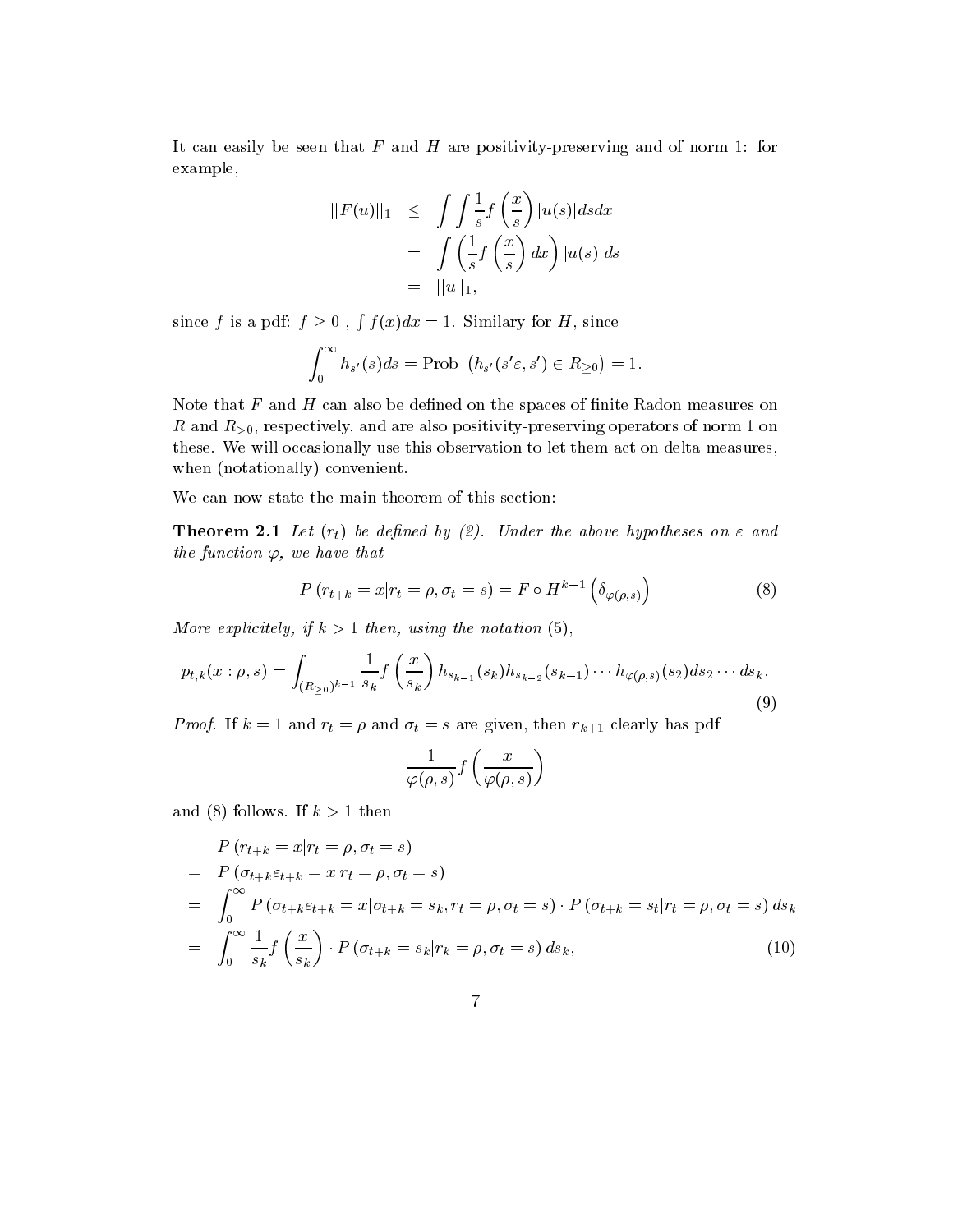since  $\varepsilon_{t+k}$  is independent of  $\sigma_{t+k} = \varphi(r_{t+k-1}, \sigma_{t+k-1})$  in our model. Next,  $r_{t+k-1} =$  $\sigma_{t+k-1} \varepsilon_{t+k-1}$ , the two factors on the right hand side being independent again. Hence

$$
P(\sigma_{t+k} = s_k | r_k = \rho, \sigma_t = s)
$$
  
=  $\int_0^\infty P(\varphi(s_{k-1}\varepsilon_{t+k-1}, s_{k-1}) = s_k | \sigma_{t+k-1} = s_{k-1}, r_t = \rho, \sigma_t = s)$   
 $P(\sigma_{t+k-1} = s_{t-1} | r_t = \rho, \sigma_t = s) ds_{k-1}$   
=  $\int_0^\infty P(\varphi(s_{k-1}\varepsilon_{t+k-1}, s_{k-1}) = s_k) \cdot P(\sigma_{t+k-1} = s_{k-1} | r_t = \rho, \sigma_t = s) ds_{k-1}$   
=  $\int_0^\infty h_{s_{k-1}}(s_k) \cdot P(\sigma_{t+k-1} = s_{k-1} | r_t = \rho, \sigma_t = s) ds_{k-1}.$ 

Substituting this expression in (10) and repeating the same analysis for  $P(\sigma_{t+k-1} = s_{k-1} | r_t = \rho, \sigma_t = s)$  we find, after k steps, the formula (9) and therefore the theorem. QED

Examples 2.2 To illustrate the use of 2.1 we look at some examples.

### (i) Classical GARCH $(1, 1)$ : We take

$$
\varphi(r,\sigma) = \left(a_0 + a_1r^2 + b_1\sigma^2\right)^{1/2},\tag{11}
$$

and  $\varepsilon_t$  iid,  $\varepsilon_t \sim f$ . We leave f unspecified, apart form requiring that it has mean 0 and variance 1. We can easily compute the kernel  $h_u(s)$  in terms of f: if  $\varepsilon \sim f$ , then the pdf of  $\varphi(u\varepsilon, u)$  is:

$$
\frac{d}{ds}P\left(\left(a_0+a_1u^2\varepsilon^2+b_1u^2\right)^{1/2}
$$

which is equal to 0 if  $s \leq \sqrt{a_0 + b_1 u^2}$ , and equals to

$$
\frac{d}{ds} \left( \int_{-(s^2 - a_0 - b_1 u^2 / a_1 u^2)^{1/2}}^{(s^2 - a_0 - b_1 u^2 / a_1 u^2)^{1/2}} f(y) dy \right) =
$$
\n
$$
= \frac{1}{2} s \left( a_1 u^2 (s^2 - a_0 - b_1 u^2) \right)^{-1/2} \sum_{\pm} f \left( \pm \left( \frac{s^2 - a_0 - b_1 u^2}{a_1 u^2} \right)^{1/2} \right)
$$

if  $s > \sqrt{a_0 + b_1 u^2}$ . If f is symmetric, which is often, if not always, the case in applications, this simplifies to:

$$
2s\left(a_1u^2(s^2-a_0-b_1u^2)\right)^{-1/2}f\left(\left(\frac{s^2-a_0-b_1u^2}{a_1u^2}\right)^{1/2}\right)\chi_{\{s>\sqrt{a_0+b_1u^2}\}},\quad(12)
$$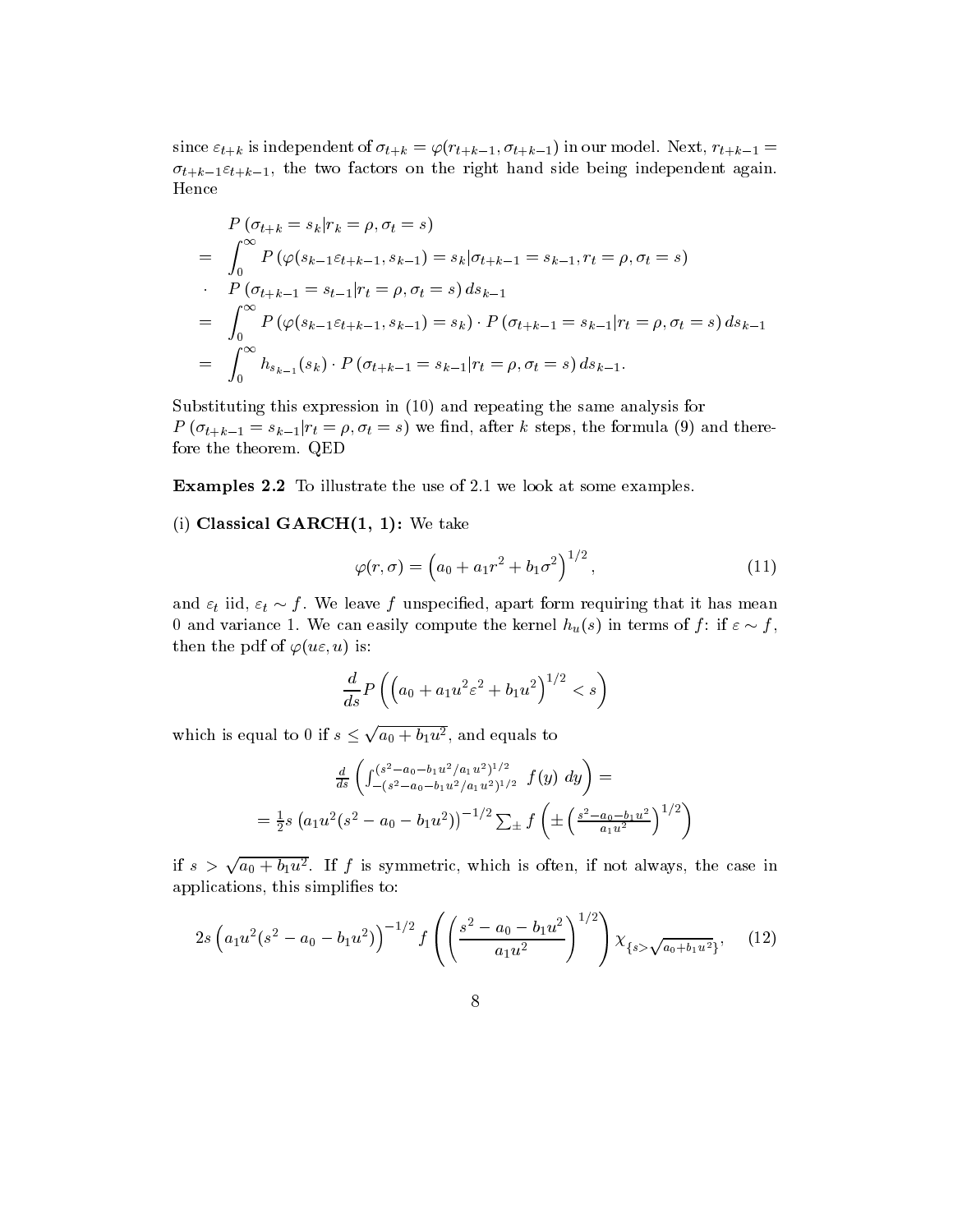$\chi_A$  being the indicator function of a set A. Popular choices for f are the standard Gaussian distribution

$$
f(x)=\frac{1}{2\pi}e^{-x^2/2}
$$

and the Student distribution with  $n > 2$  degrees of freedom:

$$
f(x) = \left(\frac{1}{n-2}\right)^{1/2} \cdot \frac{((n+1)/2)}{(n/2)} \left(1 + \frac{x^2}{n-2}\right)^{-(n+1)/2}.
$$

The latter is nowadays often used to model the empirically observed fat tails of the daily innovations.

These formulae, together with (9), can easily be implemented on a computer, and used for fast numerical computation of the probability densities (5), as an alternative to Monte-Carlo: cf. [5]

(ii)  $EGARCH(1, 1)$ : Nelson's exponential GARCH or EGARCH model is given by:

$$
\left(1 + \sum_{j=1}^{p} \beta_j L^j\right) \log \sigma_{t+1}^2 = \omega + \left(1 + \sum_{i=1}^{q} \alpha_i L^i\right) g(\varepsilon_t)
$$

with

$$
g(\varepsilon)=\gamma\left(|\varepsilon|-E(|\varepsilon|)\right)+\theta\varepsilon
$$

and  $L$  the usual lag or back-shift operator: see Nelson [18] or for example Bollerslev, Engle and Nelson [3]. If  $q = 0$  and  $p = 1$ , this enters into the present paper's framework, with  $\varphi$  given by

$$
\varphi(r,\sigma)=\sigma^{\beta}e^{(\omega+g(r/\sigma))/2}.
$$

It is again a simple matter to compute the kernel  $h_{s'}(s)$ , and we only record the result: if we put  $C = \omega - E(|\varepsilon|) = \omega - \int |y| f(y) dy$ , then, assuming  $\gamma, \theta > 0$ ,

$$
h_{s'}(s) = \frac{2}{(\theta + \gamma)x} f\left(\frac{2(\log s - \beta \log s') - C}{\theta + \gamma}\right) \chi_{[e^C(s')^{\beta}, \infty)}(s)
$$
  
+ 
$$
\frac{2}{(\theta - \gamma)x} f\left(\frac{2(\log s - \beta \log s') - C}{|\theta - \gamma|}\right) \chi_{[0, e^C(s')^{\beta})}(s)
$$

Similar computations can be done for the other asymmetric GARCH models mentioned in [3] and for those studied by Dingh and Granger [8] and by Diebolt and Guégan [6], [7].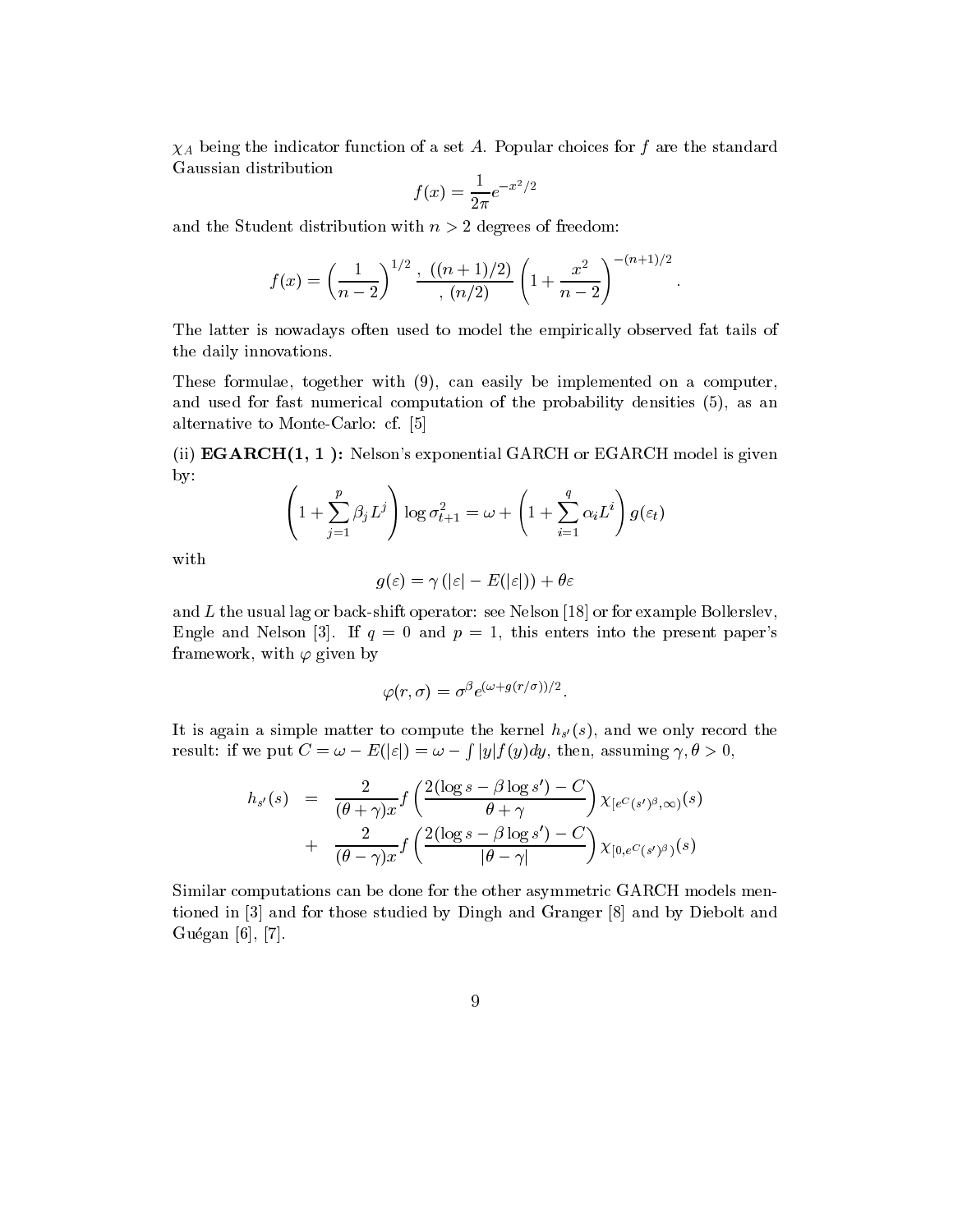(iii) Moments: As a further illustration of our formula (8), we show how it can be used to compute the moments, or more generally the conditional expectation of  $g(r_{t+k})$  for reasonable g (meaning the integrals below should converge absolutely). In fact,

$$
E(g(r_{t+k}|r_t = \rho, \sigma_t = s))
$$
  
= 
$$
\int_{R_{\geq 0}^k} E(h(s_k \varepsilon)) \left( \prod_{\nu=2}^k h_{s_{\nu-1}}(s_{\nu}) \right) \delta_{\varphi(\rho,s)}(s_1) ds_1 \cdots ds_k,
$$

 $\varepsilon$  being a random variable with pdf f and thus for  $g(x) = x^n$  we find for the n-th moment of  $r_{t+k}$ :

$$
E(r_{t+k}^n | r_t = \rho, \sigma_t = s) = \mu_{n,f} \int_{R_{\geq 0}^k} s_k^n \left( \prod_{\nu=2}^k h_{s_{\nu-1}}(s_{\nu}) \right) \delta_{\varphi(\rho,s)}(s_1) ds_1 \cdots ds_k, \tag{13}
$$

where  $\mathbf{r} = \mathbf{r} \cdot \mathbf{r}$  , the set of  $\mathbf{r} = \mathbf{r} \cdot \mathbf{r}$  $\int x^n f(x) dx$  is the *n*-th moment of f. Note that this formula only involves the kernels  $h_{s'}(s)$ . In the case of a classical GARCH(1, 1) these moments can also be calculated recursively, using the special form of the  $\varphi$  (the odd ones will all be 0). Note, however, that such a procedure won't work for a general  $GARCH(1, 1)$  of the form  $(3)$ .

We end this section by describing the version of formula (9) when both  $\varphi$  and the pdf of  $\varepsilon_t$  depend explicitly on t. In fact, in that case we simply define the kernel  $h_u^t(s)$  by

$$
\varphi(u\varepsilon_t, u) \sim h_u^t(\cdot)
$$
 if  $\varepsilon_t \simeq f$ 

and replace  $h_{s_{j-1}}(s_j)$  in (9) by  $h_{s_{j-1}}^{s-j-1}(s_j)$  and  $s_kf(x/s_k)$  by  $s_kf^{s-k}(x/s_k)$ .

Letting  $\varphi$  depend on time might have some relevance for practical modelling purposes, but it is not clear whether one really would want to use models with timedependent distributions for the innovations  $\varepsilon_t$ , in view of the numerous identification and estimation problems this would entail.

# 3 Multiple period returns and prices

The profit & loss function for a multiple period time window  $[t, t+k]$  involves the k-period return

$$
r_{t+k,t} = \log(P_{t+k}/P_t) = r_{t+1} + \dots + r_{t+k} \tag{14}
$$

rather than  $r_{t+k}$ . In this section we will derive an integral formula for  $r_{t+k,t}$ . We will follow a slightly different approach, by considering the two-component Markov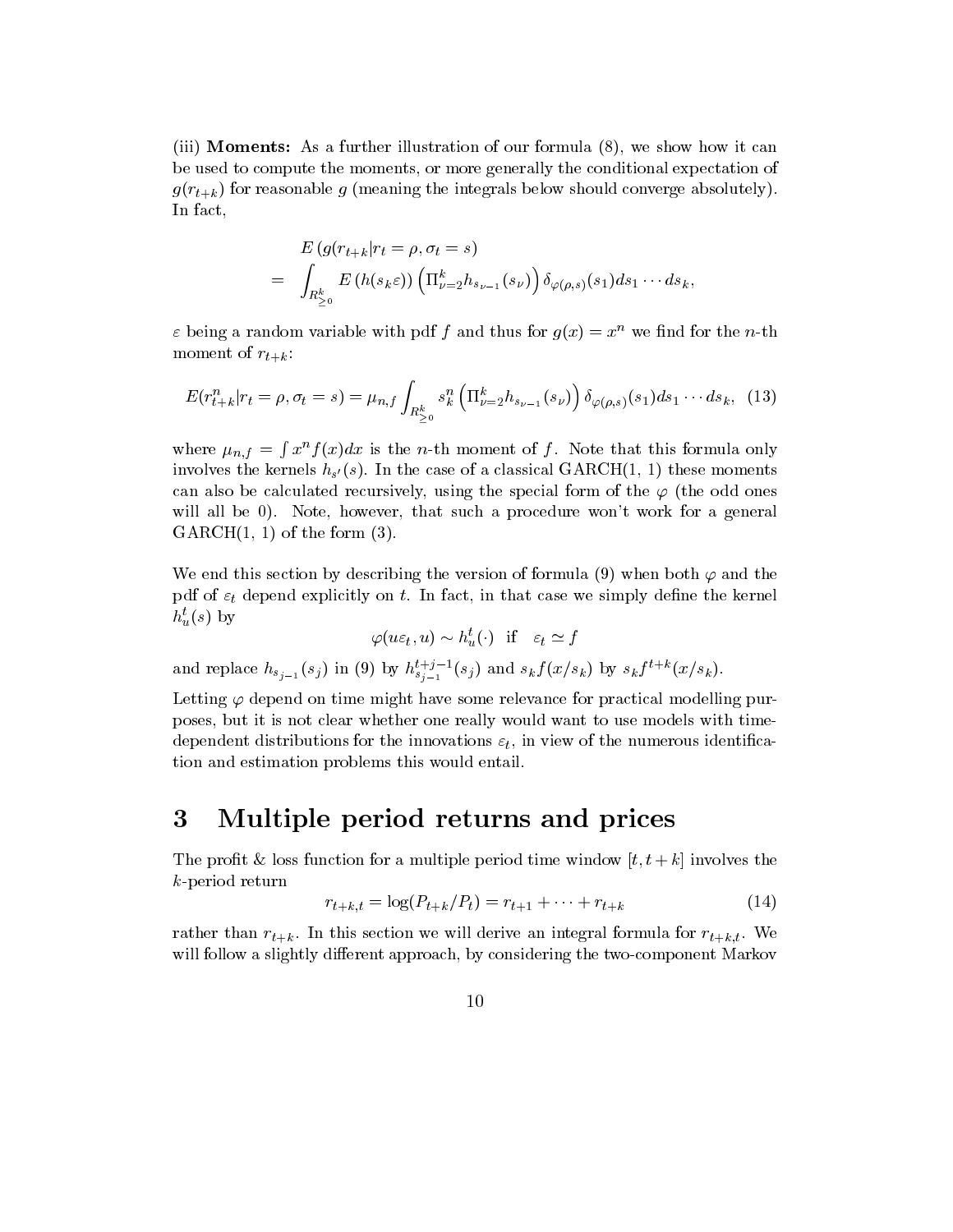process  $Z_t = (r_t, \sigma_t)$ . Let  $P_{z_0}$  be the probability conditional to  $Z_t = z_0 = (\rho_0, s_0)$ . Then we can write for the joint pdf as:

$$
P_{z_0}((Z_{t+1},\dots,Z_{t+k})=(z_1,\dots,z_k)) =
$$
  
\n
$$
\Pi_{j=1}^k P_{z_0}(Z_{t+j}=z_j|(Z_{t+1},\dots,Z_{t+j-1})=(z_1,\dots,z_{j-1})) =
$$
  
\n
$$
\Pi_{j=1}^k P_{z_0}(Z_{t+j}=z_j|Z_{t+j-1}=z_{j-1}),
$$

where in the last line we used the Markov property. It follows that the joint pdf of  $(r_{t+1}, \sigma_{t+1}) = ((x_1, s_1), \cdots, (r_{t+k} = x_k, \sigma_{t+k} = s_k)),$  conditional to  $(r_t, \sigma_t) =$  $(\rho_0, s_0)$  can be written (somewhat formally) as

$$
\Pi_{j=1}^k \frac{1}{s_j} f\left(\frac{x_j}{s_j}\right) \delta(s_j - \varphi(x_{j-1}, s_{j-1})),\tag{15}
$$

 $\vartheta(s - v)$  being the Dirac delta function and  $s_0 = \varphi(\rho_0, s_0).$  The conditional pdf of  $r_{t+k,t} = r_{t+1} + \cdots + r_{t+k} = x$  is found by integrating (15) against  $\delta(x - (x_1 + \cdots + x_{t+k}))$  $(x_k)$ ). We can evaluate the  $s_1, \dots, s_k$  - integrals involving the delta -functions and obtain the following result:

**Theorem 3.1** Inductively define functions  $\hat{s}_j = \hat{s}_j (x_1, \dots, x_{j-1})$  by:

$$
\begin{array}{lcl} \hat{s}_1 & = & \varphi(\rho_0,s_0) \\ \hat{s}_j & = & \varphi(x_{j-1},\hat{s}_j) \end{array}
$$

Then

$$
P(r_{t+k,t} = x | r_t = \rho_0, \sigma_t = s_0) =
$$

$$
\int \cdots \int \frac{1}{\hat{s}_k} f\left(\frac{x - (x_1 + \cdots + x_{k-1})}{\hat{s}_k}\right) \Pi_{j=1}^{k-1} \frac{1}{\hat{s}_j} f\left(\frac{x_j}{\hat{s}_j}\right) dx_1 \cdots dx_{k-1}.
$$
 (16)

Remark 3.2 It is possible to rederive theorem 2.1 along these lines, by integrating (15) over everything except  $x_k$  and making suitable changes of variables (this is easy if  $\varphi$  is one-to-one). Also note that (16) does not have anymore the nice structure of a k-fold operator product, which will make it's asymptotics harder to analyse in section 6 below.

#### 4 Asymptotics of Laplace Transforms  $\boldsymbol{4}$

In this section we prove the following technical result on asymptotics of Laplace integrals which we use in the remaining sections :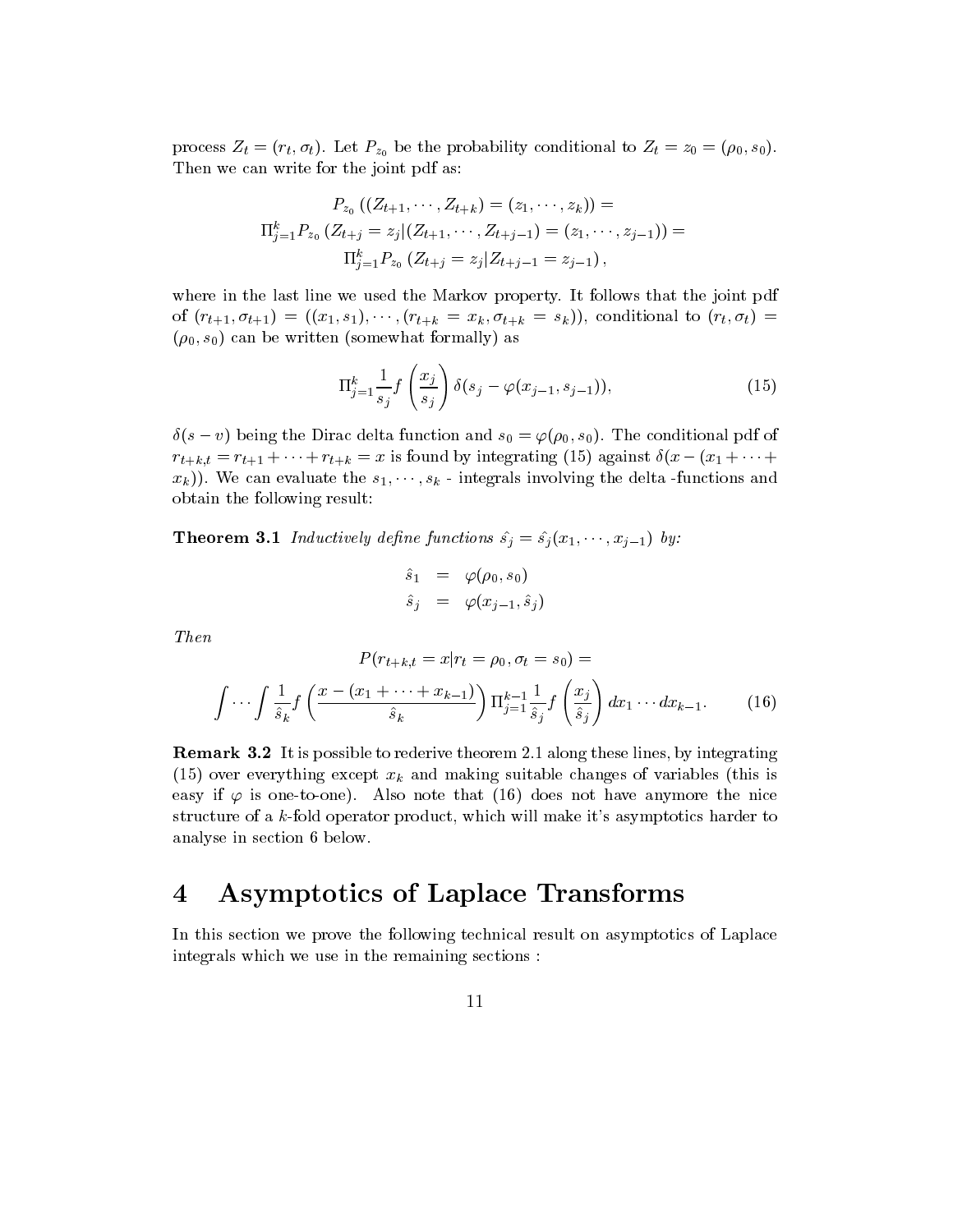**Lemma 4.1** Let  $\alpha > 0$ ,  $s > 0$ ,  $c > 0$  and  $\beta \in R$ . Then we have an asymptotic series

$$
\int_0^\infty x^{-\beta} e^{-cx^{-\alpha}} e^{-sx} dx \simeq \left(\frac{s}{\alpha}\right)^{\frac{\beta - (\alpha/2) - 1}{\alpha + 1}} e^{-(\alpha+1)c^{1/(\alpha+1)}(\frac{s}{\alpha})^{\alpha/\alpha+1}} \sum_{j=0}^\infty C_j s^{-j\alpha/(\alpha+1)},
$$
\nwith  $C_0 = \sqrt{2\pi/\alpha(\alpha+1)}c^{(1-2\beta)/2(\alpha+1)}$ . (17)

Remark 4.2 We will in the following for simplicitly only keep the main term of the various asymptotics, leaving the full series to the reader, and thus simply write the conclusion of lemma 4.1 as:

$$
\int_0^\infty x^{-\beta} e^{-sx - x^{-\alpha}} dx \simeq \sqrt{\frac{2\pi}{\alpha(\alpha+1)}} \left(\frac{s}{\alpha}\right)^{\frac{\beta - (\alpha/2) - 1}{\alpha+1}} e^{- (\alpha+1)(\frac{s}{\alpha})^{\alpha/\alpha+1}}.
$$
 (18)

In fact, in practical applications to VaR one will often contend oneself with the principal term of the various asymptotic series we will derive below.

*Proof of lemma 4.1:* It suffices to prove (17) for  $c = 1$ , by a simple scaling argument. Note that we cannot directly apply Watson's lemma, since all the derivatives of  $x^{-\rho}$  exp( $-sx-x^{-\alpha}$ ) are 0 in 0. We will first split the integral in two, as follows:

$$
\int_0^\infty x^{-\beta} e^{-sx-x^{-\alpha}} dx = \int_0^{s^{-1/(1+\alpha)}} + \int_{s^{-1/(1+\alpha)}}^\infty
$$
\n(19)\n
$$
= I + II,
$$

noting that  $sx = x^{-\alpha}$  precisely when  $x = s^{-1/(\alpha+1)}$ , and then analyze the two parts separately, using Laplace's method (or complex stationary phase, of one likes). We start with the second integral, II. Making the change of variables  $x = s^{-1/(1+\alpha)}y$ , we get

$$
II = s^{\frac{\beta-1}{\alpha+1}} \int_1^\infty e^{-s^{\alpha/(\alpha+1)}(y+y^{-\alpha})} y^{-\beta} dy,
$$

which, apart from the fore-factor, is a classical Laplace integral of the form

$$
\int_1^\infty e^{-\lambda \varphi(y)} a(y) dy.
$$

The main contribution to the asymptotics comes from the absolute minimum of the phase function  $\varphi(y) = y + y^{-\alpha}$  on  $\ket{1,\infty}$  and/or from the boundary point  $y = 1$ . It is easily seen that  $\varphi(y)$  has an absolute minimum on  $R_{>0}$  at  $y=y_c=\alpha^{+\sqrt{(\alpha+1)}}$ . We distinguish three cases: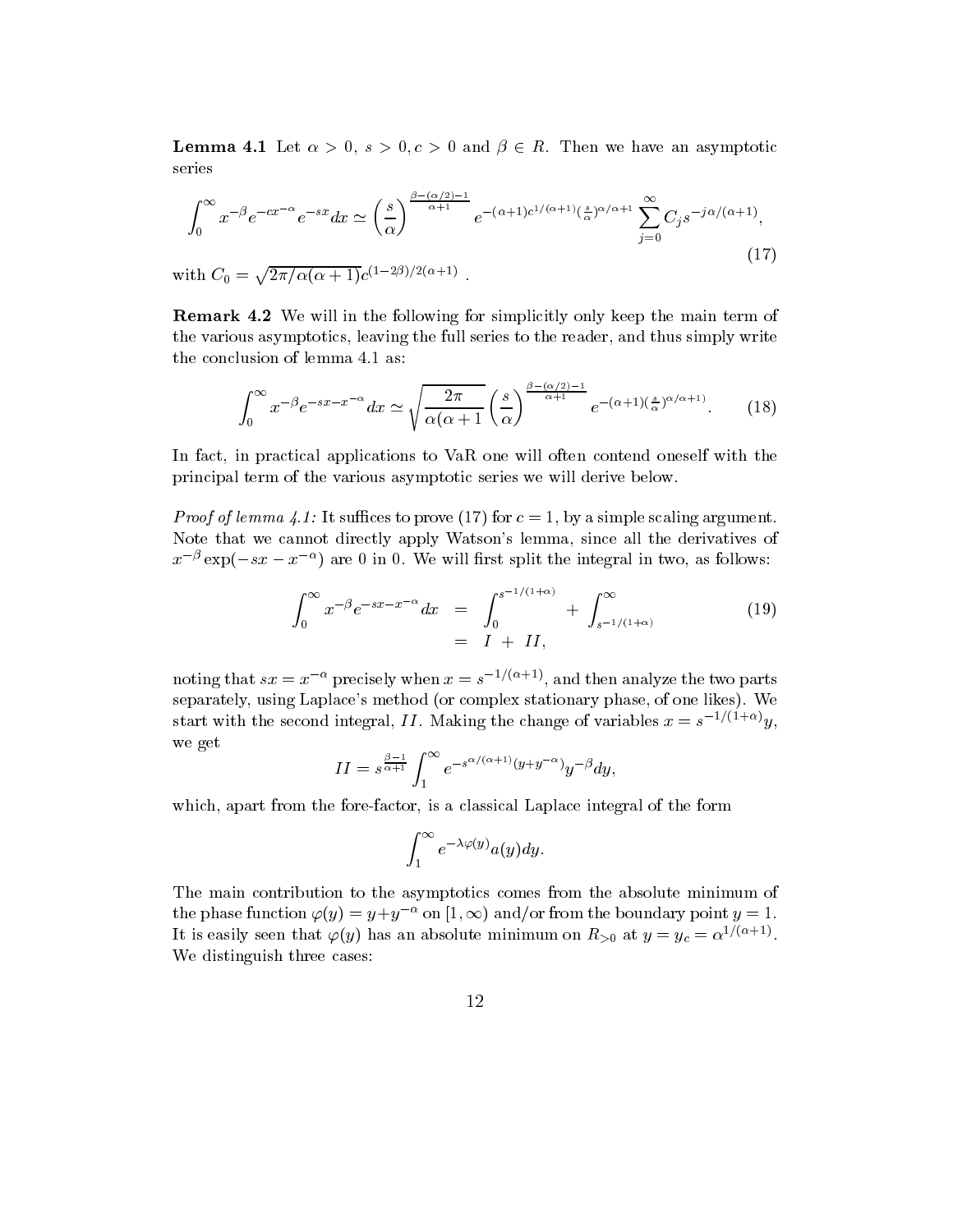(i)  $\alpha > 1$ . In this case,  $y_c \in (1,\infty)$  and we get a contribution

$$
e^{-\lambda\varphi(y_c)}\left(\left(\frac{2\pi}{\lambda}\right)^{1/2}\frac{a(y_c)}{\varphi''(y_c)^{1/2}}+O\left(\lambda^{-3/2}\right)\right)
$$

where the O-term stands for a complete asymptotic series in powers  $\lambda^{-(1/2)-j}$ . Computing  $\varphi(y_c) = \alpha^{1/(\alpha+1)} + \alpha^{-\alpha/(\alpha+1)} = (\alpha+1)\alpha^{-\alpha/(\alpha+1)}$  and  $\varphi''(y_c) = \alpha(\alpha+1)$  $1/\ell \alpha^{(2+\ell)}$ , and remembering the factor in front and the fact that  $\lambda = s^{2+\ell+1/2}$ , we find the following contribution to  $II$ :

$$
\exp\left((\alpha+1)\left(\frac{s}{\alpha}\right)^{\alpha/(\alpha+1)}\right)\left(\sqrt{2\pi/\alpha(\alpha+1)}\left(\frac{s}{\alpha}\right)^{\frac{\beta-(\alpha/2)-1}{\alpha+1}}+\cdots\right),\qquad(20)
$$

the dots indicating lower order terms. We have to compare this with the contribution from the boundary point  $y_c = 1$ , which is

$$
e^{-2s^{\alpha/(\alpha+1)}}\left((1-\alpha)^{-1}s^{\frac{\beta-\alpha-1}{\alpha+1}}+\cdots\right).
$$
 (21)

However, these will all be dominated by (20), as follows from the following elementary observation:

For all  $\alpha > 0$ :

$$
(\alpha + 1)\alpha^{-\alpha/(\alpha + 1)} \le 2\tag{22}
$$

with equality iff  $\alpha = 1$ .

To prove (22) we have to show that

$$
\log(\alpha + 1) - \left(\frac{\alpha}{\alpha + 1}\right) \log \alpha \le \log 2
$$

for  $\alpha > 0$ . Now the derivative of the left hand side equals  $-\frac{12}{(\alpha+1)^2}$  which is 0 iff  $\alpha = 1$  and which is  $> 0$  (< 0) if  $\alpha < 1$  ( $\alpha > 1$ ). Hence the right hand side has an absolute maximum in  $\alpha = 1$ , which equals log 2. QED

We continue with the proof of lemma 4.1. We consider the two remaining cases for  $II$ :

(ii)  $\alpha = 1$ : The minimum  $y_c$  coincides with the boundary point, and we obtain  $1/2 \;{\rm times}\; (20).$ 

(iii)  $\alpha$  < 1: In this case  $y_c$  < 1 and the asymptotics of II will be given by (21), since only  $y = 1$  will contribute.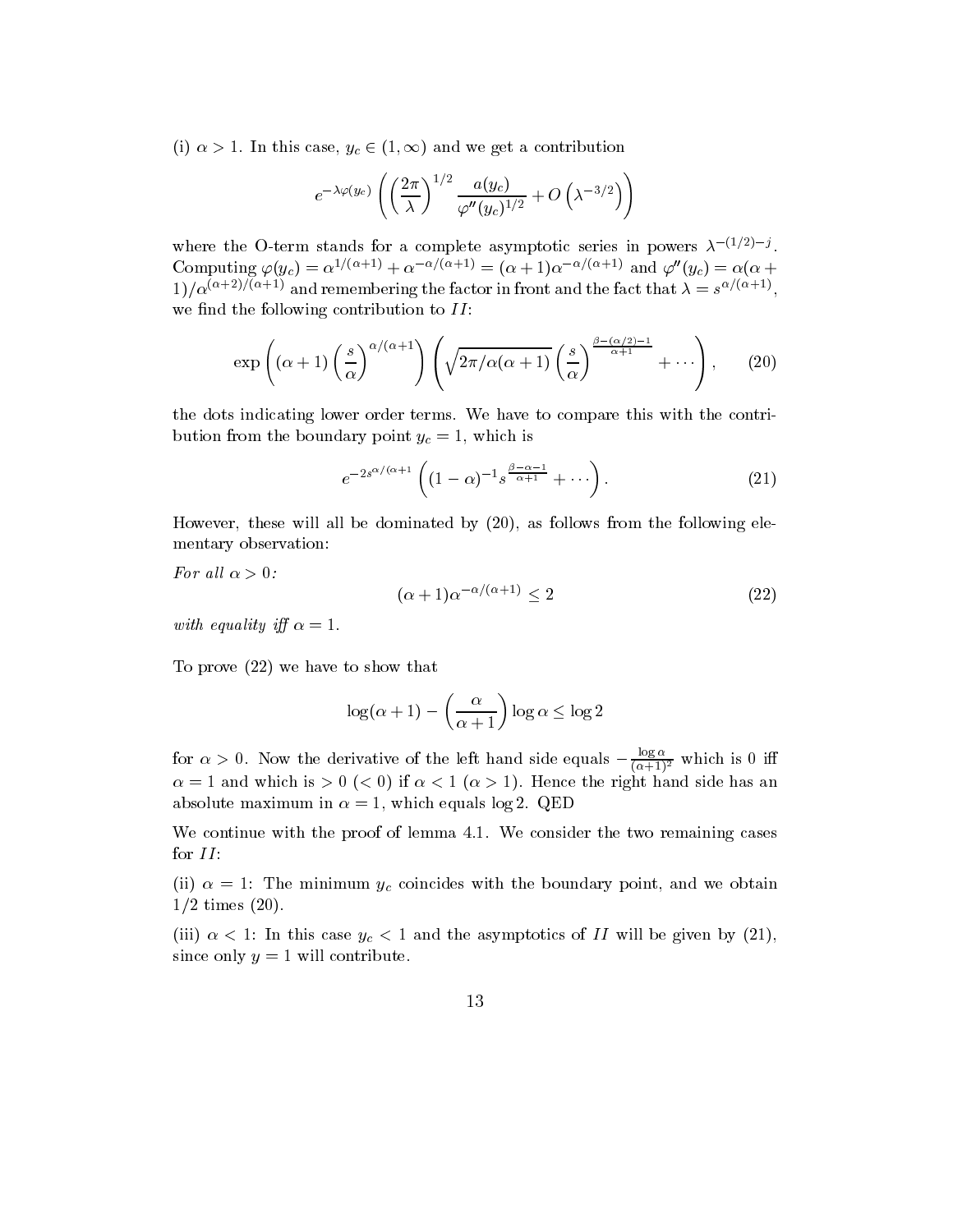We will now repeat the analysis for the first integral in  $(19)$ , I. We make the substitutions  $x = s^{-1/(\alpha+1)}u^{-1}$  and find that

$$
I = s^{(\beta - 1)/(\alpha + 1)} \int_{1}^{\infty} e^{-s^{\alpha/(\alpha + 1)} (u^{\alpha} + u^{-1})} u^{\beta - 2} du.
$$

Now the phase function  $\varphi(u) = u^{\alpha} + u^{-1}$  will have an absolute minimum in  $u =$  $u_c = \alpha^{-1/(\alpha+1)}$  and we compute, as before, that  $\varphi(u_c) = (\alpha+1)\alpha^{-\alpha/(\alpha+1)}$  and that

$$
\varphi''(u_c) = \alpha(\alpha - 1)\alpha^{-\left(\frac{\alpha - 2}{\alpha + 1}\right)} + 2\alpha^{\frac{3}{\alpha + 1}} \n= \alpha^{2/(\alpha + 1)}(\alpha(\alpha + 1))\alpha^{-\alpha/(\alpha + 1)}.
$$

We now consider the same three cases as for  $II$ :

(i')  $\alpha > 1$ : Since  $u_c < 1$ , the only contribution to the asymptotics will come from the boundary point  $u = 1$ , which will give (21).

(ii)  $\alpha = 1: u_c = 1$  and we get  $1/2$  times (20), as before.

(iii)  $\alpha$  < 1. Now  $u_c > 1$  will give a contribution to the asymptotics of I, which turns out to be the same as (20) (but with  $\alpha < 1$ , of course). By lemma (22) this contribution will win again from that coming from the boundary point.

It now suffices to add up the asymptotics of I and II and observe that, once more, by (22), in cases  $(i) + (i')$  and  $(iii) + (iii')$  the contribution of the interior minimum will dominate that of the boundary point. QED

#### Precise asymptotics for  $r_{t+k}$  given  $r_t$  $\overline{5}$

We will now analyze the  $|x| \to \infty$  asymptotics of

$$
p_k(x) = p_k(x; t, \rho_0, s_0) = P(r_{t+k} = x | r_t = \rho_0, \sigma_t = s_0)
$$

for fixed k,  $(r_t)_t$  being given by a classical GARCH(1, 1), with

$$
\varphi(r,\sigma) = (a_0 + a_1r^2 + b_1\sigma^2)^{1/2}
$$
\n(23)

and normally distributed  $\varepsilon_t$ , iid.

The asymptotics of  $p_k(x)$  for arbitrary k will follow inductively from theorem 2.1. The main step is the following lemma. Recall the definition  $(7)$  of H and the formula  $(12)$  for the kernel in the case of a  $GARCH(1,1)$ , where we take

$$
f(x) = (2\pi)^{-1/2} e^{-x^2/2},
$$

the standard Gaussian density.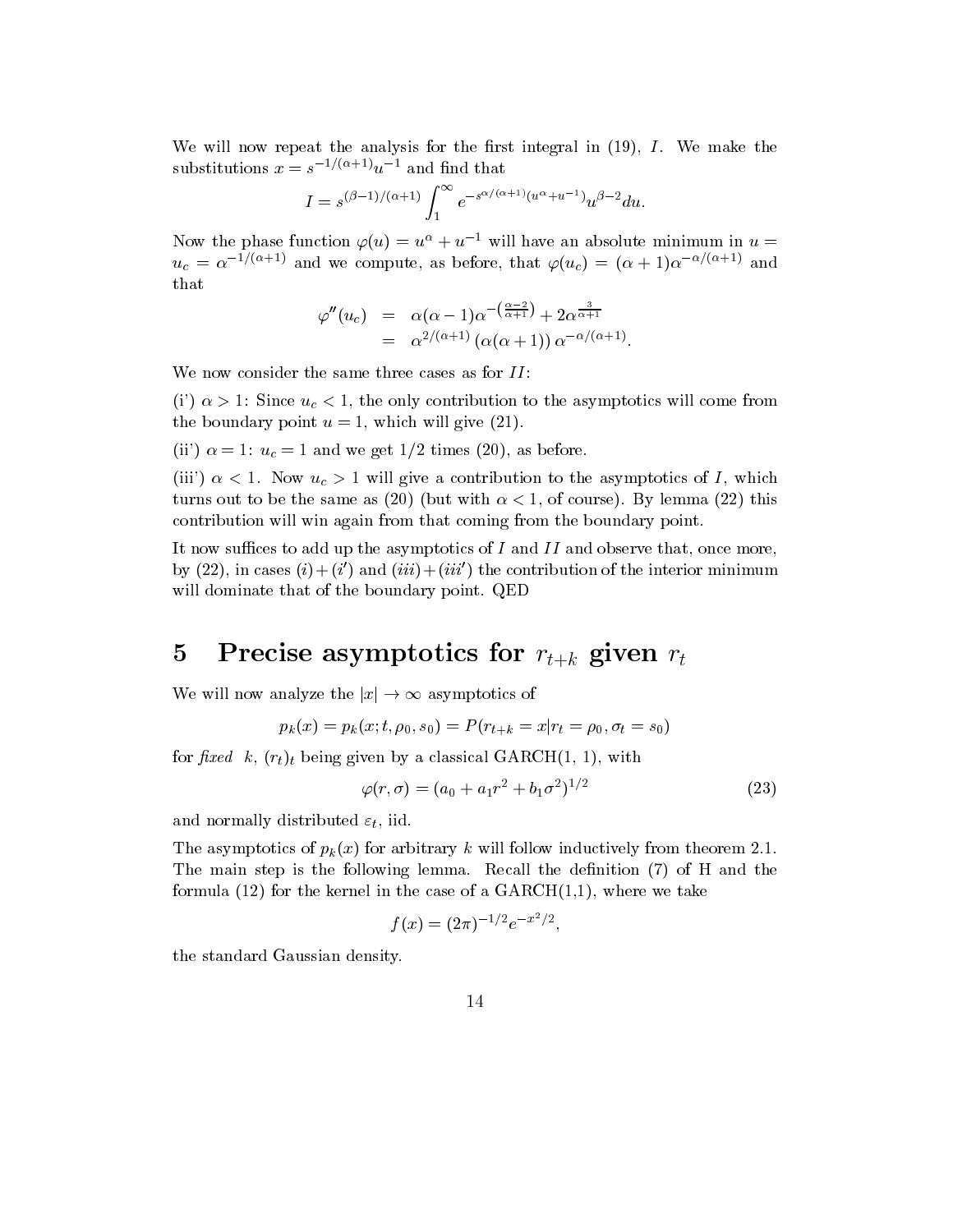**Lemma 5.1** Suppose that  $v(s) \simeq Cs^{\rho}e^{-cs}$  for  $0 \lt s \to \infty$ , where  $\beta \in R$ ,  $c > 0$ and  $\alpha > 0$ , suppose that  $\varphi$  is given by ?? Then:

$$
Hv(s) \simeq C' s^{(2\beta - \alpha)/(\alpha + 2)} e^{-c' s^{2\alpha/(\alpha + 2)}}, \quad s \to \infty,
$$

where

$$
c' = \frac{1}{2}(\alpha+2)(\alpha a_1)^{-\frac{\alpha}{\alpha+2}}c^{\frac{2}{\alpha+2}}
$$

and

$$
C' = \frac{2Ce^{\frac{b_1}{2a_1}}}{\sqrt{\alpha+2}} (c\alpha a_1)^{-\frac{\beta+1}{\alpha+2}}.
$$

 $\mathcal{P}$  and  $\mathcal{P}$  are case of an ARCH(1): bit case of an ARCH(1): b1  $\mathcal{P}$  , which is computationally and  $\mathcal{P}$ somewhat simpler. In this case

$$
Hv(s) = \gamma(s) \int_0^\infty \frac{1}{t} e^{-(s^2 - a_0)/2a_1 t^2} v(t) dt,
$$

where

$$
\gamma(s)=\frac{1}{\sqrt{2\pi}}\frac{2s}{\sqrt{a_1(s^2-a_0)}},
$$

for  $s^2 > a_0$ , while  $v(s) = 0$  for  $s^2 \le a_0$ . Making the change of variables  $z = 1/t^2$ , we obtain for  $s^2 > a_0$ , putting  $\tilde{s} = \frac{s - a_0}{2a_1}$ .

$$
Hv(s) = \frac{1}{2}\gamma(s)\int_0^\infty e^{-\tilde{s}z}\frac{1}{z}v\left(\frac{1}{\sqrt{z}}\right)dz.
$$

The integral on the right hand side is the Laplace transform of  $z^{-1}v(z^{-1/2})$  evaluated in  $(s^2 - a_0)/2a_1$ , whose large s-behavior is completely determined by the small z-behavior of

$$
\frac{1}{z}v\left(\frac{1}{\sqrt{z}}\right) \simeq Cz^{-(\beta/2)-1}e^{-cz^{-\alpha/2}}, \quad z \to 0,
$$

by the hypothesis on v. Part (i) of the lemma now follows from lemma 4.1 and straightforward calculations. We use here that  $\exp(-c'(s^2 - a_0)^{\alpha/\alpha+2}) \simeq$  $\exp(-c's^{2\alpha/\alpha+2})$  for  $s \to \infty$ , since  $\alpha/\alpha+2 < 1$  (this would in fact be false otherwise).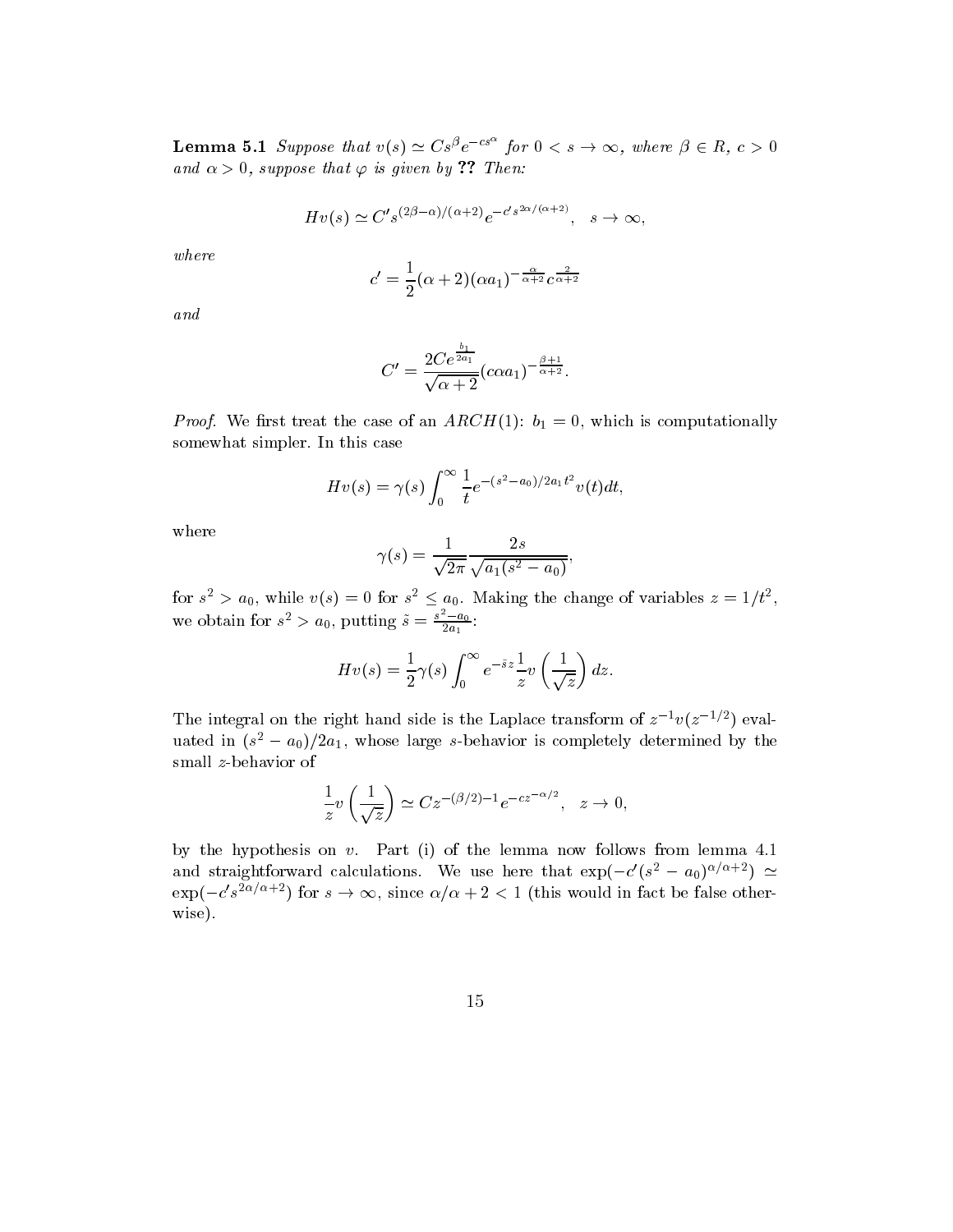The argument for a  $GARCH(1,1)$   $(b_1 \neq 0)$  is slightly more involved. First, in that case,

$$
Hv(s) = \frac{2se^{b_1/2a_1}}{\sqrt{2\pi a_1}} \int_0^{\sqrt{(s^2 - a_0)/b_1}} \frac{1}{\sqrt{t^2(s^2 - a_0 - b_1t^2)}} e^{-(s^2 - a_0)/2a_1t^2} v(t) dt
$$

if  $s^{-}$   $>$   $a_{0}$  and  $Hv(s)$   $=$  0 otherwise. Note that the integral no longer extends over the whole of the positive reals, as it did for an  $ARCH(1)$ . Making the same change of variables  $z = 1/t^2$  as before, we obtain that, putting  $\gamma_1(s) = \frac{zse^{-t/2}}{\sqrt{2\pi a_1}}$ 

$$
Hv(s) = \frac{1}{2}\gamma_1(s)\int_{b_1/(s^2-a_0)}^{\infty} \sqrt{\frac{z}{s^2-a_0-b_1z^{-1}}}e^{-(\frac{s^2-a_0}{2a_1})z}\frac{1}{z}v(\frac{1}{\sqrt{z}})dz
$$
  

$$
= \frac{1}{2}\gamma_1(s)\frac{1}{\sqrt{b_1}}\int_{\tilde{s}-1}^{\infty} \sqrt{\frac{z}{\tilde{s}z-1}}e^{-(\frac{b_1}{2a_1})\tilde{s}z}\frac{1}{z}v(\frac{1}{\sqrt{z}})dz,
$$

where we put  $\tilde{s} = (s^2 - a_0)/b_1$ , for notational convenience. One easily see's that the main contribution to the  $\tilde{s} \rightarrow \infty$ -behavior of this integral will again come from the asymptotics of  $z^{-1}v(z^{-1/2})$  as  $z \to 0$ , which, as before, is given by  $Cz^{-(p/2)-1}$  exp( $cz^{-\alpha/2}$ ). We therefore have reduced the problem to the asymptotics of the following integral:

$$
\int_{\tilde{s}-1}^{\infty} \sqrt{\frac{z}{\tilde{s}z-1}} e^{-b_1 \tilde{s}z/2a_1} z^{-(\beta/2-1)} e^{-cz^{-\alpha/2}} dz
$$
\n
$$
= \tilde{s}^{(\beta-1)/2} \int_{1}^{\infty} \sqrt{\frac{w}{w-1}} e^{-b_1 w/2a_1} w^{-(\beta/2)-1} e^{-c_2 \tilde{s}^{\alpha/2} w^{-\alpha/2}} dw
$$
\n
$$
= \frac{2}{\alpha} \tilde{s}^{(\beta-1)/2} \int_{0}^{1} \left(\frac{1}{1-y^{2/\alpha}}\right)^{1/2} e^{-b_1 y^{-2/\alpha}/2a_1} y^{(\beta/\alpha)-1} e^{-c_2 \tilde{s}^{\alpha/2} y} dy,
$$
\n(24)

where we subsequently made the changes of variables  $w = sz$  and  $y = w^{-\alpha/2}$  (note that in the second integral the phase function with minus the big parameter in front has it's minimum in  $w = \infty$ ). The integral on the right is again a Laplace transform, whose main order asymptotic behavior is equal to that of

$$
\int_0^1 y^{(\beta/\alpha)-1} e^{-b_1 y^{-2/\alpha}/2a_1} e^{-c\widetilde{s}^{\alpha/2} y} dy.
$$
 (25)

We can replace the interval of integration by  $[0,\infty)$ , thereby making an error of the form  $\mathcal{O}(s^2) = \exp(-(\text{const})s)$  which will be of lower order, since  $2\alpha/(\alpha + 2) \leq \alpha$ for  $\alpha > 0$ . The resulting integral is a Laplace transform of the kind studied in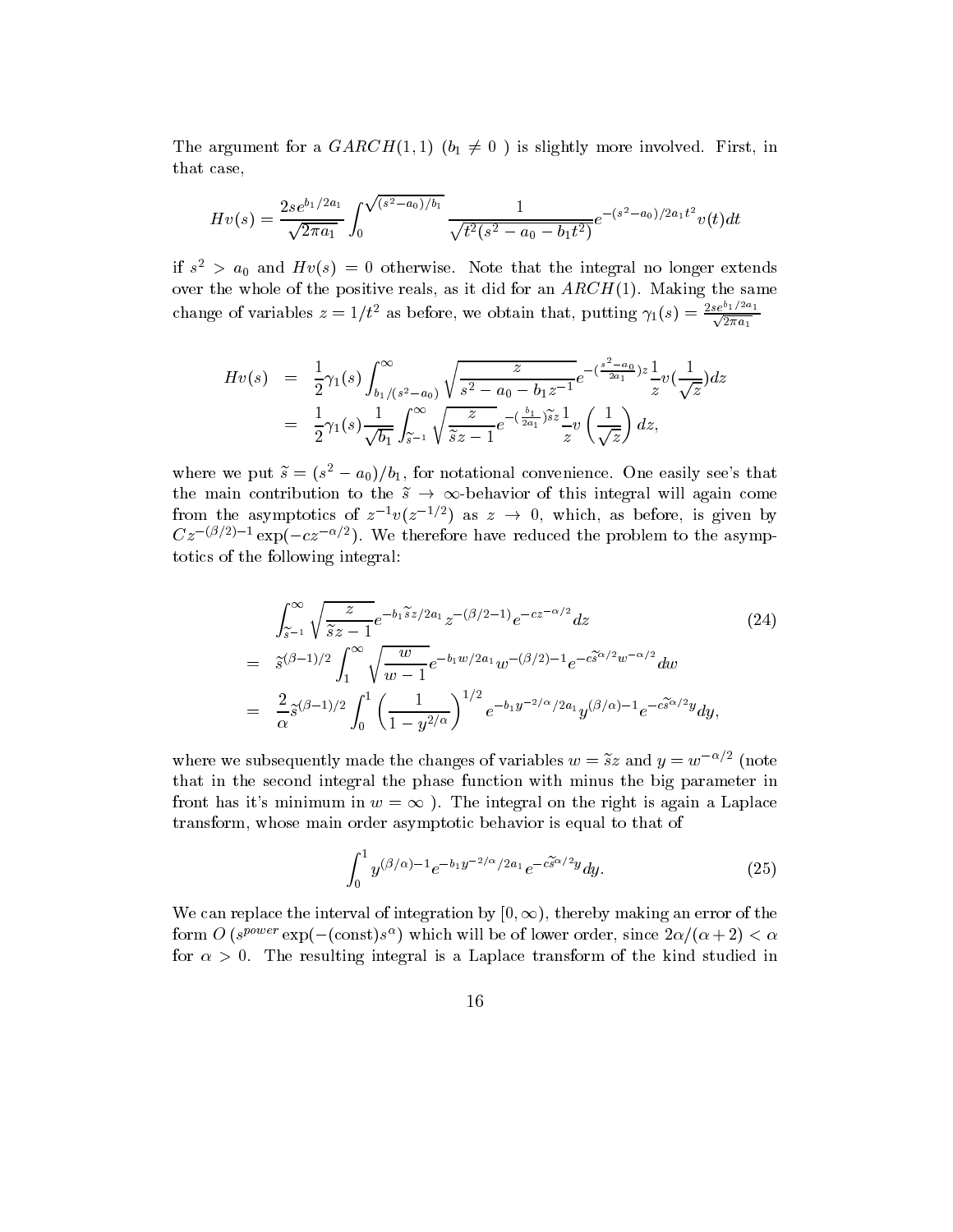iemma 4.1, with c equal to  $v_1/zu_1, \, \beta$  replaced by  $-(\beta/\alpha) + 1, \, \alpha$  by 2/ $\alpha$  and s by  $cs^{\sim}$  - After some calculations we find the asymptotics. QED

**Remark 5.2** It is surprising that the only difference between an  $\text{ARCH}(1)$  and a  $GARCH(1,1)$ , as concerns the asymptotics of lemma 5.1, is the constant in front, which simply get's multiplied by an  $\exp(b_1/2a_1)$  in case of a GARCH.

**Lemma 5.3** Suppose that  $v(s) \simeq Cs^{\rho}e^{-cs}$  for  $0 < s \to \infty$ , where  $\beta \in R$ ,  $c > 0$ and  $\alpha > 0$ , suppose that  $\varphi$  is given by (??) Then:

$$
Fv(s) \simeq C'|s|^{(2\beta-\alpha)/(\alpha+2)}e^{-c's^{2\alpha/(\alpha+2)}}, \quad s \to \infty,
$$

where

$$
c' = \frac{1}{2}(\alpha + 2)c^{\frac{2}{\alpha + 2}}(\alpha)^{-\frac{\alpha}{\alpha + 2}}
$$

and

$$
C' = \frac{2C}{\sqrt{\alpha + 2}} (c\alpha)^{-\frac{\beta + 1}{\alpha + 2}}.
$$

Proof.

$$
Fv(s) = \frac{2}{\sqrt{2\pi}} \int_0^\infty \frac{e^{-\frac{x^2}{2s^2}}}{s} v(s) ds
$$
  
= 
$$
\frac{1}{\sqrt{2\pi}} \int_0^\infty \sqrt{u} e^{-\frac{ux^2}{2}} v(\frac{1}{\sqrt{u}}) \frac{1}{u^{3/2}} du
$$
  
= 
$$
\frac{1}{\sqrt{2\pi}} \int_0^\infty e^{-\frac{ux^2}{2}} \frac{1}{u} v(\frac{1}{\sqrt{u}}) du,
$$

making the change of variables  $u = 1/s^2$ . The integral on the right hand side is the Laplace transform of  $u^{-1}v(u^{-1/2})$  evaluated in  $\frac{x}{2}$ , whose large u-behavior is completely determined by the small  $u$ -behavior of

$$
\frac{1}{u}v\left(\frac{1}{\sqrt{u}}\right) \simeq Cu^{-(\beta/2)-1}e^{-cu^{-\alpha/2}}, \quad u \to 0,
$$

by the hypothesis on  $v$ . The lemma now follows from lemma 4.1 and straightforward calculations.

we next derive the asymptotic behavior of  $H^{\alpha}(\theta(\varphi)).$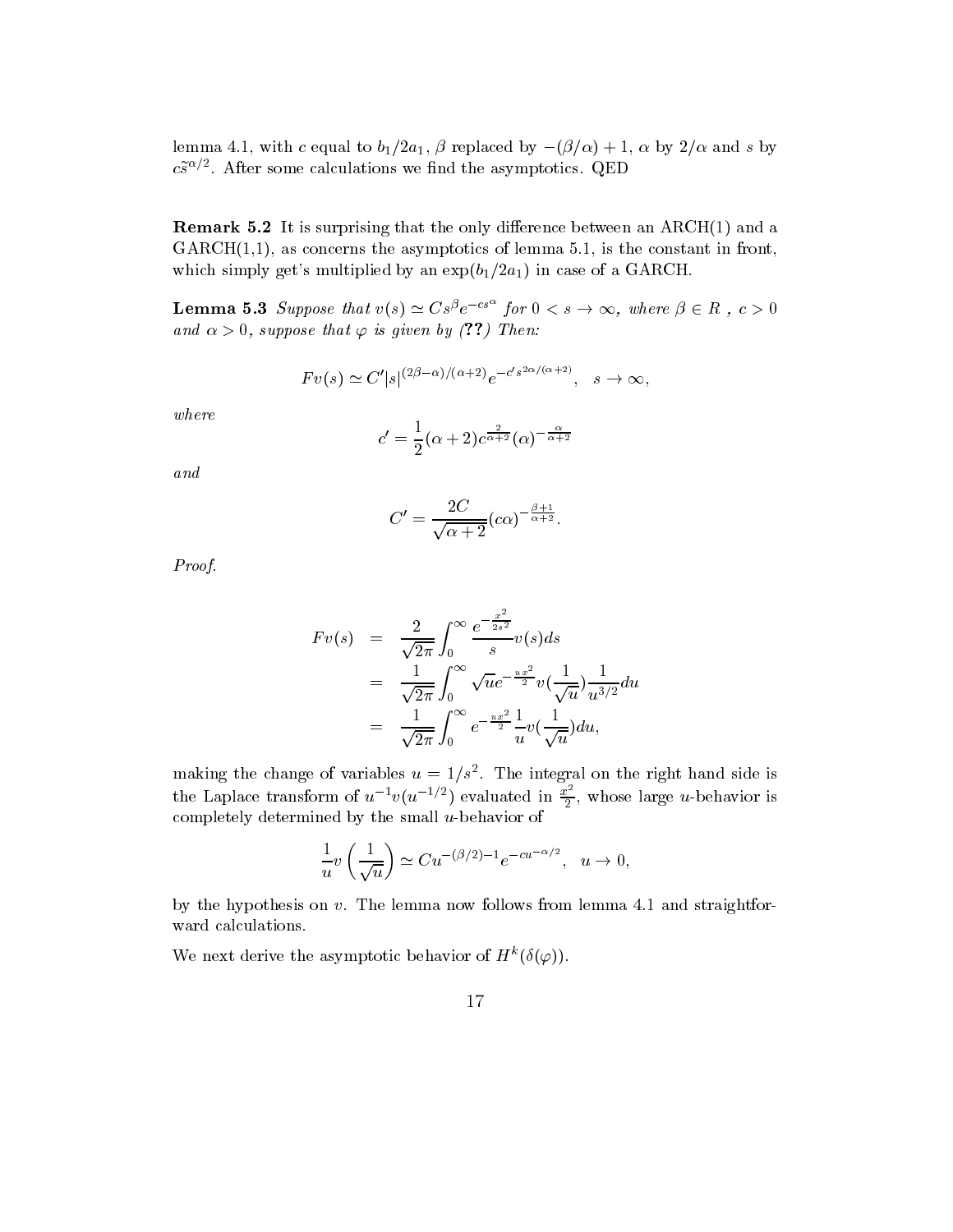### Lemma 5.4

$$
q_k(s) = H^k(\delta_{\varphi(\rho_0, s_0)})(s), k > 1
$$
  
 
$$
\simeq C_k s^{-(1-1/k)} e^{-\frac{k}{2a_1\varphi_0^{2/k}}s^{2/k}}, s \to \infty,
$$

where

$$
C_k = \frac{e^{\frac{kb_1}{2a_1}}}{\sqrt{2\pi a_1}} \sqrt{\frac{2^{k-1}}{k}} \varphi_0^{-1/k},
$$

with

$$
\varphi_0=\varphi(\rho_0,s_0)=(a_0+a_1\rho_0^2+b_1s_0^2)^{1/2}.
$$

Proof.

We will show by induction that  $q_k \simeq C_k s^{\kappa} \exp(-c_k s^{\kappa}$ , where  $\beta_k = -(1-1/k)$ ,  $c_k = \frac{1}{2a_1\varphi_0^{2/k}}, \alpha_k =$ ,  $\alpha_k$  =  $\frac{1}{k}$  and  $C_k$  is given in the statement of the lemma. First, for

$$
q_1(s) = H(\delta_{\varphi(\rho_0, s_0)})(s),
$$
  
\n
$$
= \frac{1}{\sqrt{2\pi}} \frac{2s}{\sqrt{a_1\varphi_0^2(s^2 - a_0 - b_1\varphi_0^2)}} e^{-\frac{1}{2} \frac{s^2 - a_0 - b_1\varphi_0^2}{a_1\varphi_0^2}}
$$
  
\n
$$
\simeq \frac{1}{\sqrt{2\pi a_1}} \frac{1}{\varphi_0} e^{\frac{b_1}{2a_1}} e^{-\frac{s^2}{2a_1\varphi_0^2}}, s \to \infty,
$$

as required.

We now assume that the lemma is true for  $k - 1$ . Since  $q_k(s) = H(q_{k-1})(s)$ , we have by lemma 5.1:

$$
q_k(s) \simeq C' s^{(2\beta_{k-1} - \alpha_{k-1})/((\alpha_{k-1} + 2))} e^{-c' s^{\frac{2\alpha_{k-1}}{\alpha_{k-1} + 2}}}, \quad s \to \infty
$$
 (26)

Now  $\frac{1}{\alpha_{k-1}+2} = 2/k = \alpha_k$  and, similary,

$$
\frac{2\beta_{k-1} - \alpha_{k-1}}{\alpha_{k-1} + 2} = -(1 - 1/k) = \beta_k,
$$

using the expressions for  $\beta_{k-1}$  and  $\alpha_{k-1}$ . From lemma 5.1 we get:

$$
c' = \frac{1}{2} (\alpha_{k-1} + 2) c_{k-1}^{\frac{2}{\alpha_{k-1}+2}} (\alpha_{k-1} a_1)^{-\frac{\alpha_{k-1}}{\alpha_{k-1}+2}}
$$
  
= 
$$
\frac{k}{2a_1 \varphi_0^{2/k}} = c_k,
$$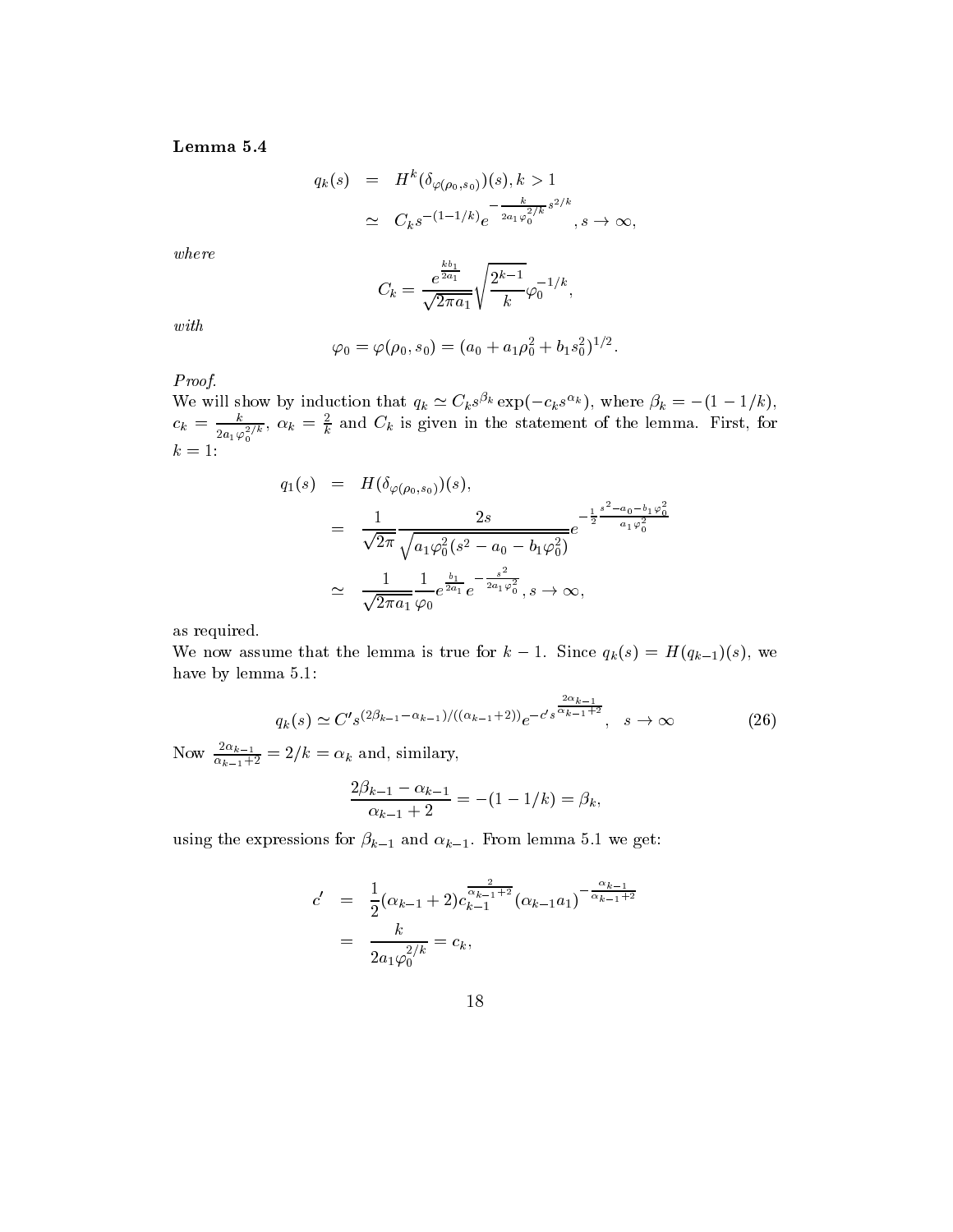after a computation. Finally, by lemma 5.1 again,

$$
C' = \frac{2e^{\frac{b_1}{2a_1}}}{\sqrt{\alpha_{k-1} + 2}} (c_{k-1}\alpha_{k-1}a_1)^{-\frac{\beta_{k-1}+1}{\alpha_{k-1}+2}}
$$
  
= 
$$
2e^{\frac{b_1}{2a_1}} \sqrt{\frac{k-1}{2k}} (\frac{1}{\varphi_0^{2/(k-1)}})^{-1/2k} C_{k-1}
$$
  
= 
$$
e^{\frac{b_1}{2a_1}} \sqrt{\frac{2(k-1)}{k}} \varphi_0^{1/k(k-1)} C_{k-1},
$$

with

$$
C_1 = \frac{1}{\sqrt{2\pi}} \frac{1}{a_1} \frac{1}{\varphi_0} e^{\frac{b_1}{2a_1}}
$$

and a simple induction allows us to verify the formula for  $C_k$ . QED

We can now state the main result of this section:

**Theorem 5.5** Let  $(r_t)_t$  be a GARCH(1, 1) with  $\varphi$  given by (23) and independent, normally distributed  $\varepsilon_t$  with mean 0 and variance 1. Fix a time t and a timehorizon  $t + k$  and suppose that  $r_t = \rho_0$  and  $\sigma_t = s_0$ . Let

$$
c_k = \frac{1}{2}ka_1^{-(1-1/k)}(a_0 + a_1\rho_0^2 + b_1s_0^2)^{-1/k}
$$

and

$$
C_k = \frac{e^{\frac{(k-1)b_1}{2a_1}}}{\sqrt{2\pi}} a_1^{-\frac{1}{2}(1-1/k)} \sqrt{\frac{2^{k-1}}{k}} \varphi_0^{-1/k}.
$$

Then

$$
p_{t,k}(x; \rho_0, s_0) \simeq C_k \frac{e^{-c_k |x|^{2/k}}}{|x|^{1-1/k}}, \quad x \to \pm \infty
$$
 (27)

Proof.

The proof relies on the previous lemma. With the same notations as before,

$$
p_{t,k}(x; \rho_0, s_0) = F(H^{k-1}(\delta_{\varphi_0})) = F(q_k(x)).
$$

For  $k = 1$ , we get:

$$
F(\delta_{\varphi_0})(x) = \frac{1}{\varphi_0 \sqrt{2\pi}} e^{-\frac{x^2}{2\varphi_0^2}}.
$$

For  $k > 1$  we use the lemma 5.3 and the lemma 5.2 with

$$
v(s) = q_{k-1}(s) \simeq C_{k-1} s^{\beta_{k-1}} e^{-c_{k-1} s^{\alpha_{k-1}}}.
$$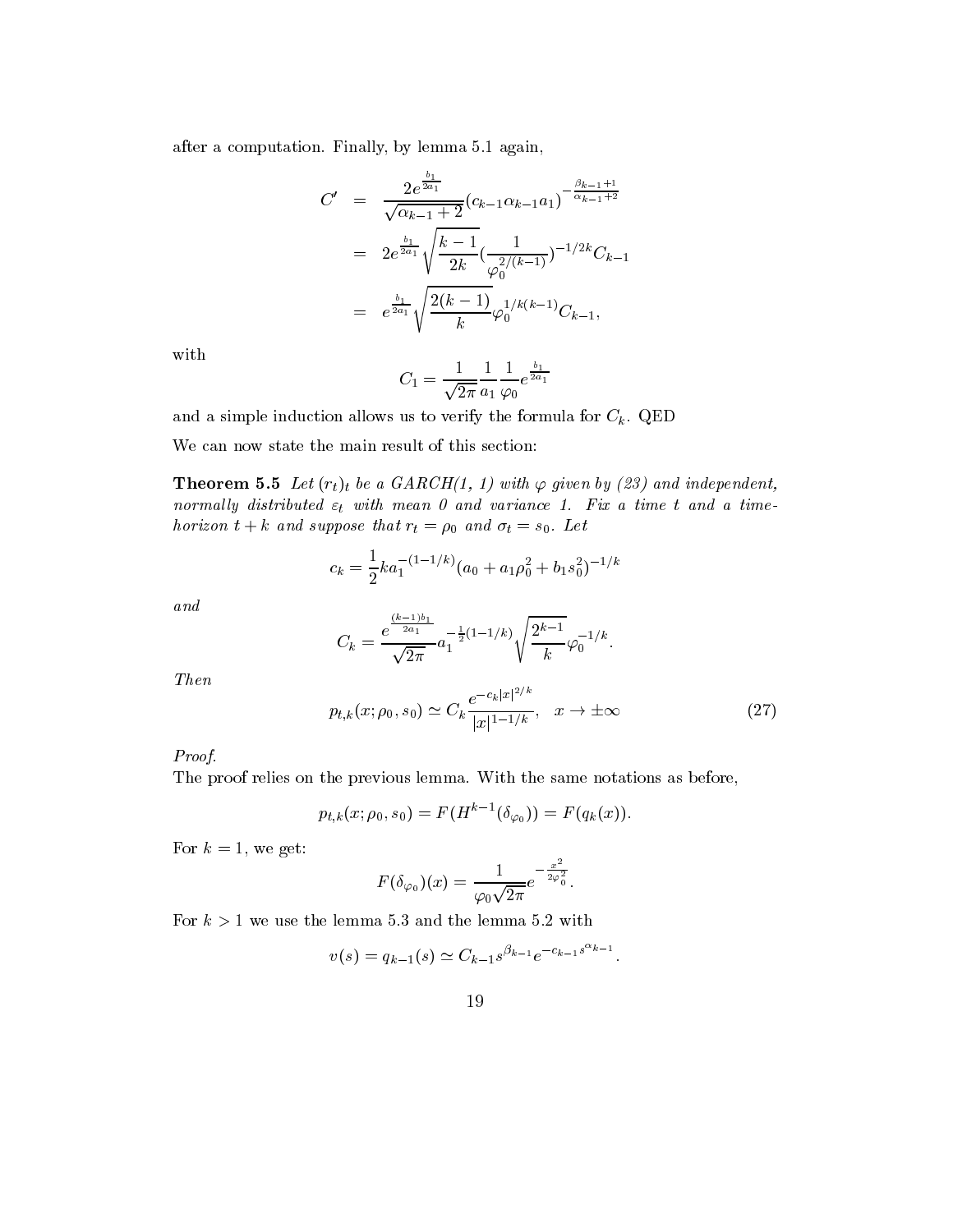Thus,

$$
p_k(x) = F(v)(x) \simeq C'|x|^{(2\beta_{k-1}-\alpha_{k-1})/(\alpha_{k-1}+2)}e^{-c'x^{\frac{2\alpha_{k-1}}{\alpha_{k-1}-2}}},
$$

with  $C'$  and  $c'$  given in the lemma 5.2. After some computations we get:

$$
c_k = \frac{k}{2} \frac{1}{a_1^{k-1/k}} \frac{1}{\varphi_0^{2/k}},
$$

and

$$
C_k = \frac{e^{\frac{(k-1)b_1}{2a_1}}}{\sqrt{2\pi}} a_1^{-\frac{1}{2}(1-1/k)} \sqrt{\frac{2^{k-1}}{k}} \varphi_0^{-1/k},
$$

as required. QED

## 6 Asymptotics of multi-period returns

If  $r_t$  represents a one-period logarithmic return considering  $r_{t+k}$  by itself does not make sense. A financiallymore relevant quantity here will be the corresponding  $k$ period return, over  $[t, t+k]$ , which is given by (14):  $r_{t+k,t} = r_{t+1} + r_{t+2} + \cdots + r_{t+k}$ . The main result of this section is that, qualitatively, the extreme values of  $r_{t+k,t}$ , conditional on given values for  $X_t$  and  $\sigma_t$  at time t, behave like those of  $r_{t+k}$ :

**Theorem 6.1** Let  $(r_t)_t$  follow a classical GARCH(1, 1), with  $\varphi(r, \sigma) = (a_0 +$  $a_1$ r- $+$ o $_1$ o- $)$ - $^{\prime}$ - and standard normally aistributed ( $\varepsilon_t$ ) $_t$ , where we moreover suppose that  $b_1 > 0$ . Let  $r_{t+k,t}$  be defined by (14). Fix a k and let  $\rho_0 \in R, s_0 > 0$ . Then there exist constants  $c_k, c'_k, C_k, C'_k > 0$ , depending on  $k, a_0, a_1, b_1, \rho_0$  and  $s_0$  such that for  $|x| \geq 1$ ,

$$
C'_{k}|x|^{-(1-1/k)}e^{-c_{k}|x|^{2/k}} \le P(r_{t+k,t}=x|r_{t}=\rho_{0},\sigma_{t}=s_{0}) \le C_{k}|x|^{-(1-1/k)}e^{-c_{k}|x|^{2/k}}
$$
\n(28)

Explicit values for the constants can be extracted from the proof below: we won't do that here is the restriction to the restriction to b1  $\epsilon$  . We have the restriction to binary technical.

Proof. The proof is based on formula (16) from section 3, which in our situation reads:

$$
P(r_{t+k,t} = x | r_t = \rho_0, \sigma_t = s_0) =
$$
\n
$$
\left(\frac{1}{2\pi}\right)^{(k-1/2)} \int_R \cdots \int_R \Pi_{j=1}^{k-1} \frac{1}{\hat{s}_j} e^{-x_j^2/2\hat{s}_j^2} \frac{1}{\hat{s}_k} e^{-(x - (x_1 + \cdots + x_{k-1}))^2/2\hat{s}_k^2} dx_1 \cdots dx_{k-1},
$$
\n(29)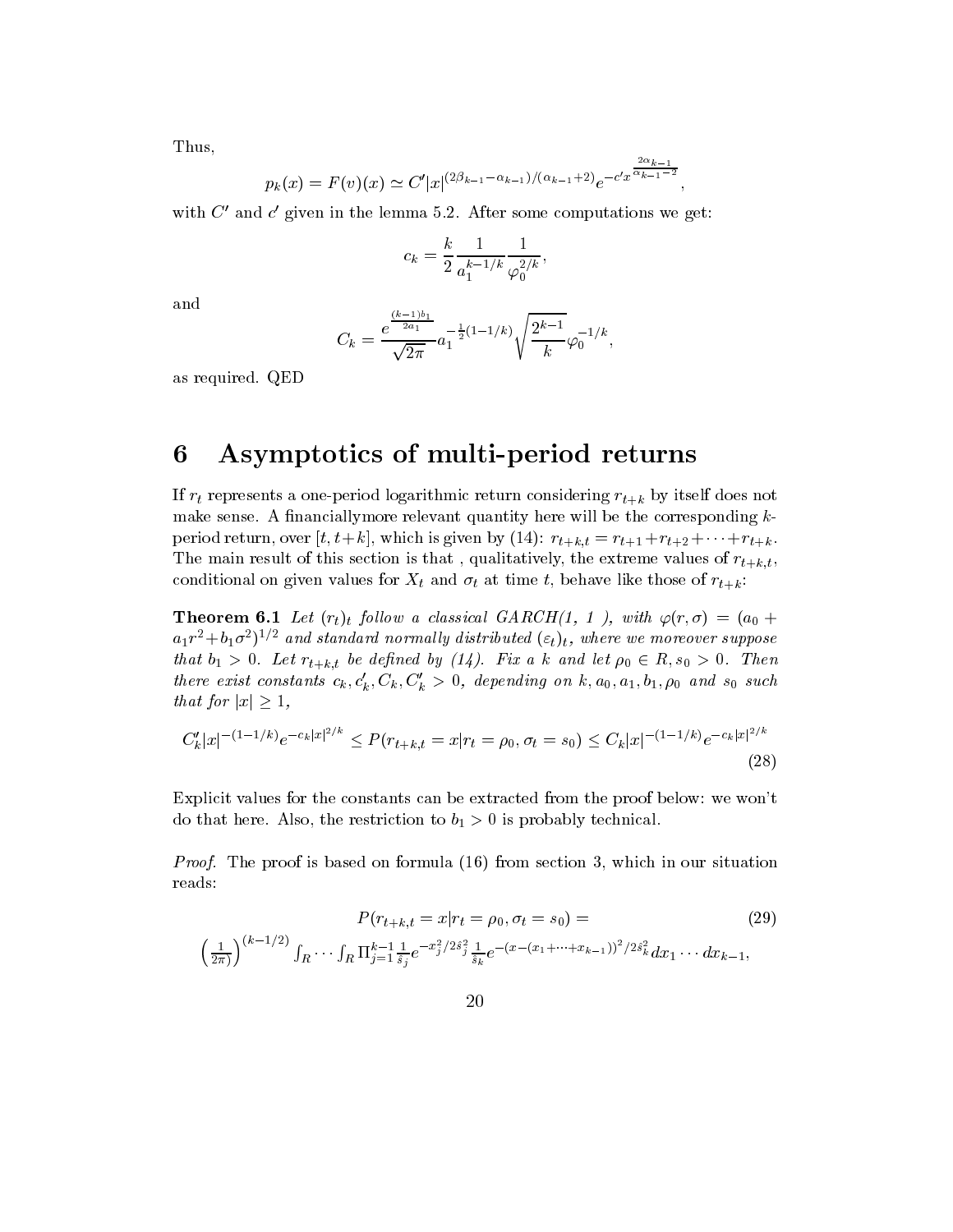where the standard deviations  $\hat{s}_j = \hat{s}_j (x_1, \dots, x_{j-1})$  are defined inductively by

$$
\begin{array}{ll} \hat{s}_1^2=(a_0+a_1\rho_0^2+b_1 s_0^2)^{1/2}\\ \hat{s}_j^2=(a_0+a_1x_{j-1}^2+b_1\hat{s}_{j-1}^2)^{1/2}.\end{array}
$$

It easily follows that

$$
\hat{s}_j^2 = \sum_{\nu=1}^{j-1} a_1 b_1^{\nu-1} x_{j-\nu}^2 + e_{\nu},
$$

where  $e_1 = s_1^-$  and  $e_k = a_0+o_1e_{k-1}$ . We will in fact establish a slightly more general result, replacing the  $\hat{s}_j^2$  in (29) by functions  $L_{j-1} = L_{j-1}(x_1,\dots, x_{j-1})$  which are amne in in  $x_1^*, \cdots x_{i-1}^*$  (note the shift by 1 of the index w.r;t. the notation used for  $\hat{s}_i$ ). Here

$$
L_j(x_1, \dots, x_j) = \gamma_0^{(j)} + \sum_{\nu=1}^j \gamma_\nu^{(j)} x_\nu^2 \tag{30}
$$

For our proof to work we will have to impose the condition:

$$
\gamma_{\nu}^{(j)} > 0, \quad 0 \le \nu \le j \tag{31}
$$

Note that  $L_0$  is thus just a strictly positive constant. The  $s^2_j$  coming from a GARCH(1, 1 ) with b1 <sup>&</sup>gt; <sup>0</sup> fall into this class; those coming from an ARCH unfortunately do not.

We will also put an adjustable multiplicative constant  $\eta > 0$  in the exponent of the final factor of (29) and estimate the functions  $q_k(x)$  defined by

$$
q_k(x) = q_k(x; \eta, L_0, \cdots, L_{k-1}) = \tag{32}
$$

$$
\int_R \cdots \int_R \left( \prod_{j=1}^{k-1} \frac{e^{-x_j^2/2L_{j-1}}}{\sqrt{2\pi L_{j-1}}} \right) \frac{1}{\sqrt{2\pi L_{k-1}}} e^{-\eta (x-(x_1+\cdots x_{k-1}))^2/2L_{k-1}} dx_1 \cdots x_{k-1}.
$$

More precisely, we will prove the following inequalities, from which theorem 6.1 will be an immediate consequence:

**Claim 6.2** For given k, affine forms  $L_0$ ,  $\cdots$   $L_{k-1}$  as in (30), satisfying (31) and given  $\eta > 0$ , there exist strictly positive constants c, c', C and C' such that

$$
C|x|^{-(1-1/k)}e^{-c|x|^{2/k}} \le q_k(x) \le C'|x|^{-(1-1/k)}e^{-c'|x|^{2/k}} \tag{33}
$$

The constants c, c', C and C' can be chosen to depend locally uniformly on  $\eta$  and the coefficients of the  $L_i$ .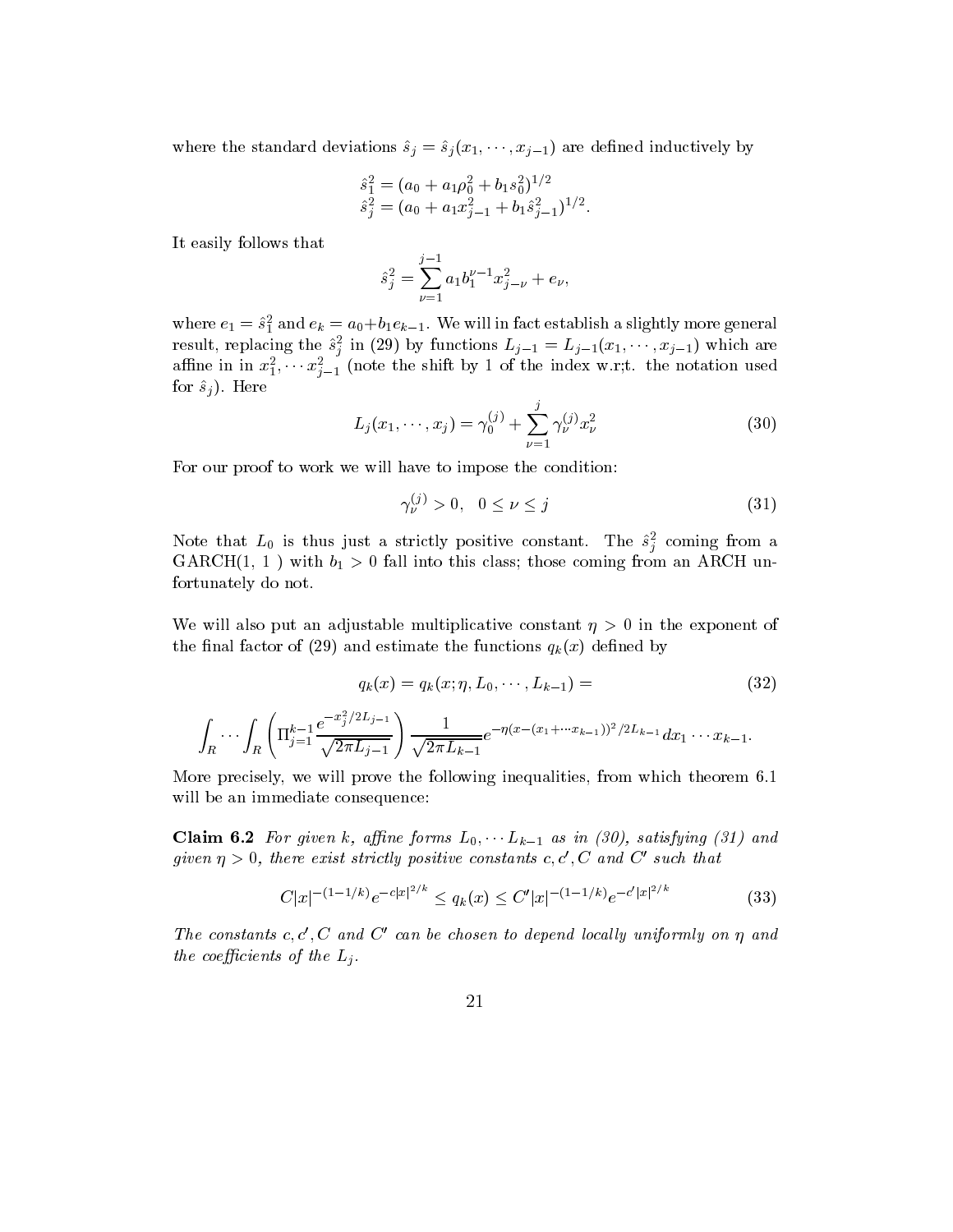We turn to the proof of the claim, which will be by induction on  $k$ . The idea is to estimate  $q_k(x)$  from above and from below by a Laplace transform of a  $q_{k-1}$ with slightly modified  $\eta$  and L 's, modulo a neglegible error, and then use lemma  $\mathbf{1}$ . To accomplish this, we will eliminate this, we will factor under the x1 from all factors under the x1 from all factors under the x1 from all factors under the x1 from all factors under the x1 from all factors un integral sign of  $(32)$ , except the first one. We will use the following elementary inequality:

**Lemma 6.3** For all  $\varepsilon$  with  $0 < \varepsilon \leq 1$  and all  $a, b \in R$  one has that

$$
C_{b,\varepsilon}^{-}e^{-(1+\varepsilon)a^{2}} \le e^{-(a+b)^{2}} \le C_{b,\varepsilon}^{+}e^{-(1-\varepsilon)a^{2}},
$$
\n(34)

where  $C_{b,\varepsilon}^- = \exp(-(\varepsilon^{-1} + 1)b^2)$  and  $C_{b,\varepsilon}^+ = \exp((\varepsilon^{-1} - 1)b^2)$ 

Proof. To prove for example the upper bound, write  $\exp((1-\varepsilon)a^{\perp})\exp(-(a+b)^{\perp})=$  $\exp(-\varepsilon a^2 + 2 a b + b^2)$  and maximize over  $a$ . The lower bound is proven in the same way.

It is clear that (33) holds for  $k = 1$ . Now suppose that it holds for  $k - 1$ . We then have to prove it for  $k$ . We first establish the upper bound in  $(33)$ . Apply the second inequality in (34) with  $a = \sqrt{\eta(x-(x_2+\cdots+x_k))/\sqrt{2L_{k-1}}}$  and  $b = \sqrt{\eta x_1/\sqrt{2L_{k-1}}}$ . The constant  $C_{b,\varepsilon}^+$  then becomes

$$
C_{b,\varepsilon}^+ = e^{(\varepsilon^{-1}-1)\eta x_1^2/2L_{k-1}^2} \le e^{(\varepsilon^{-1}-1)\eta x_1^2/2\gamma_0^{(k-1)}},
$$

and we thus see that it can be absorbed in the first factor in the integrand of  $(32)$ ,  $\exp(-x_1^2/2L_0)$ , provided  $\varepsilon$  is sumclently close to 1. In fact,  $C_{b,\varepsilon} < \exp x_1^2/4L_0$  if

$$
(1+\gamma_0^{(k-1)}/2\eta L_0)^{-1} < \varepsilon < 1
$$

and thus, with such a choice of  $\varepsilon$  we have that

$$
q_k(x) \leq \int_R \cdots \int_R \frac{e^{-x_1^2/4L_0}}{\sqrt{2\pi L_0}} \cdot \left( \prod_{j=2}^{k-1} \frac{e^{-x_j^2/2L_{j-1}}}{\sqrt{2\pi L_{j-1}}} \right) \cdot \tag{35}
$$

$$
\frac{1}{\sqrt{2\pi L_{k-1}}} e^{-(1-\varepsilon)\eta(x-(x_2+\cdots x_{k-1}))^2/2L_{k-1}} dx_1 \cdots x_{k-1}.
$$

We now split this integral as

$$
\int_{|x_1| \le 1} dx_1 \frac{e^{-x_1^2/4L_0}}{\sqrt{2\pi L_0}} \int_{R^{k-2}} (\cdots) + \int_{|x_1| > 1} dy_1 \frac{e^{-x_1^2/4L_0}}{\sqrt{2\pi L_0}} \int_{R^{k-2}} (\cdots)
$$
 (36)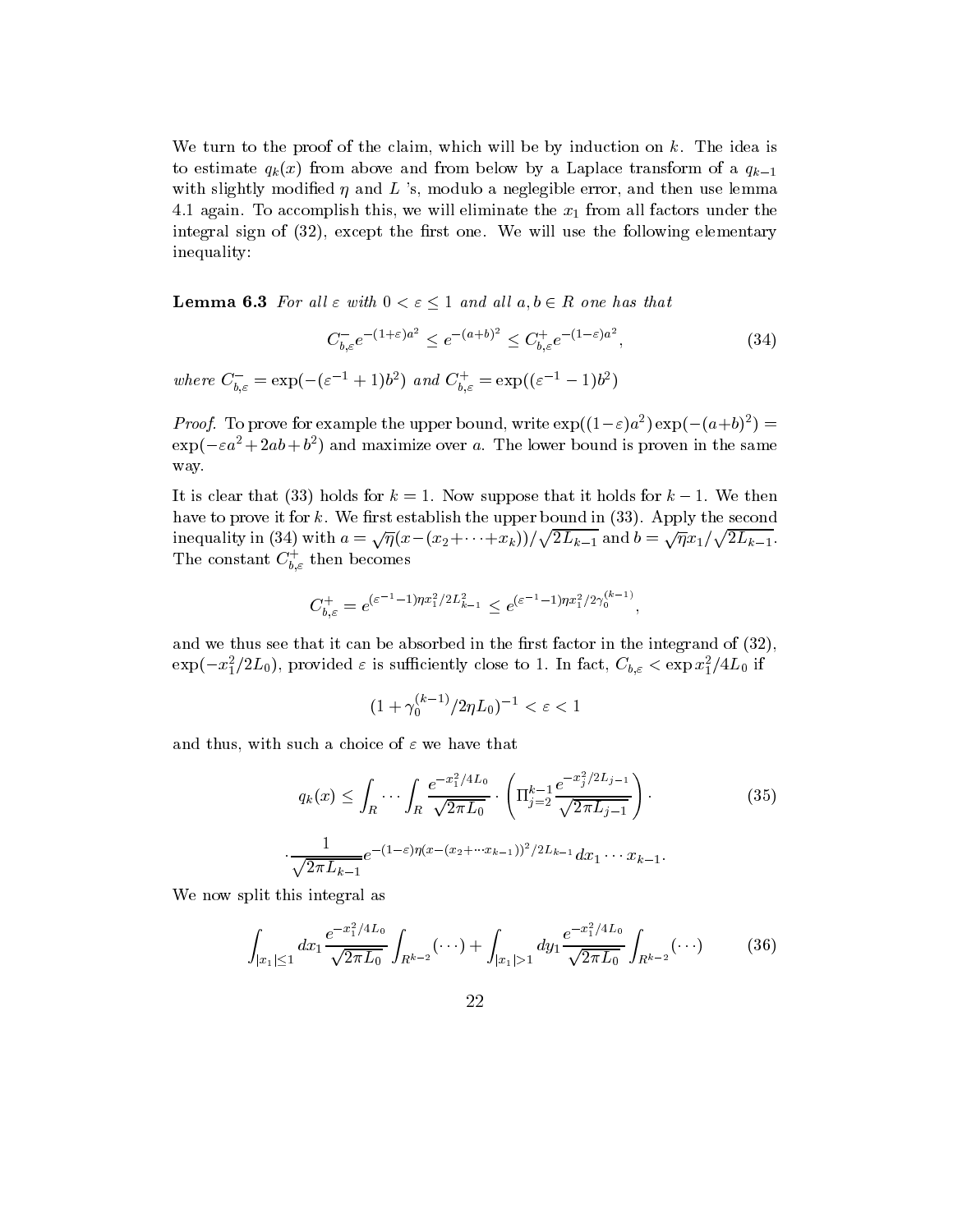$= I + II$ 

and estimate the two pieces seperately. We first show that  $I$  is of the same order as a suitable  $q_{k-1}(x)$ . In fact, if  $|x_1| \leq 1$ , then for  $\nu \geq 1$ ,

$$
L_j(x_1, \dots, x_j) \leq (\gamma_0^{(j)} + \gamma_1^{(j)} + \gamma_2^{(j)} x_2^2 + \dots + \gamma_j^{(j)} x_j^2)
$$
  
=:  $L_j^*(x_2, \dots, x_j)$ .

One also has that

$$
\frac{L_j^*}{L_j} \le \max(1, (\gamma_0^{(j)} + \gamma_1^{(j)}) / \gamma_0^{(j)}),
$$

this without any restriction on  $(x_1, \dots, x_j)$ . It follows that, for a suitable constant  $C > 0$  (which we won't specify),

$$
|I| \leq C \int_{|x_1| \leq 1} \int_R \cdots \int_R \frac{e^{-x_1^2/4L_0}}{\sqrt{2\pi L_0}} \cdot \left( \prod_{j=2}^{k-1} \frac{e^{-x_j^2/2L_{j-1}^*}}{\sqrt{2\pi L_{j-1}^*}} \right)
$$

$$
\cdot \frac{1}{\sqrt{2\pi L_{k-1}^*}} e^{-(1-\varepsilon)\eta(x-(x_2+\cdots x_{k-1}))^2/2L_{k-1}^*} dx_1 \cdots x_{k-1}.
$$

We recognize the integral over  $ax_2 \cdots ax_{k-1}$  as a constant times  $q_{k-1}(x;$  (1  $\varepsilon$ ) $\eta$ ;  $L_2^*, \cdots, L_{k-1}^*$ ), and therefore, by the induction hypothesis, for suitable constants  $c, C$ ,

$$
|I| \le C|x|^{-(1-1/(k-1))}e^{-c|x|^{2/(k-1)}},\tag{37}
$$

which is of strictly lower order than the inequality we're trying to establish for  $q_k(x)$ .

We next turn to the integral II. If  $|x_1| > 1$ , then

$$
L_j(x_1, \dots, x_j) \leq (\gamma_0^{(j)} + \gamma_1^{(j)}) x_1^2 + \gamma_2^{(j)} x_2^2 + \dots + \gamma_j^{(j)} x_j^2
$$
  
=  $x_1^2 \left( \gamma_0^{(j)} + \gamma_1^{(j)} + \gamma_2^{(j)} \frac{x_2^2}{x_1^2} + \dots + \gamma_j^{(j)} \frac{x_j^2}{x_1^2} \right)$   
=:  $x_1^2 \tilde{L}_j \left( \frac{x_2}{x_1}, \dots, \frac{x_j}{x_1} \right),$ 

the last equation defining  $L_i$ . Similarly, for  $|x| > 1$  we can estimate

$$
L_j(x_1, \dots, x_j) \geq \gamma_1^{(j)} x_1^2 + \gamma_2^{(j)} x_2^2 + \dots + \gamma_j^{(j)} x_j^2
$$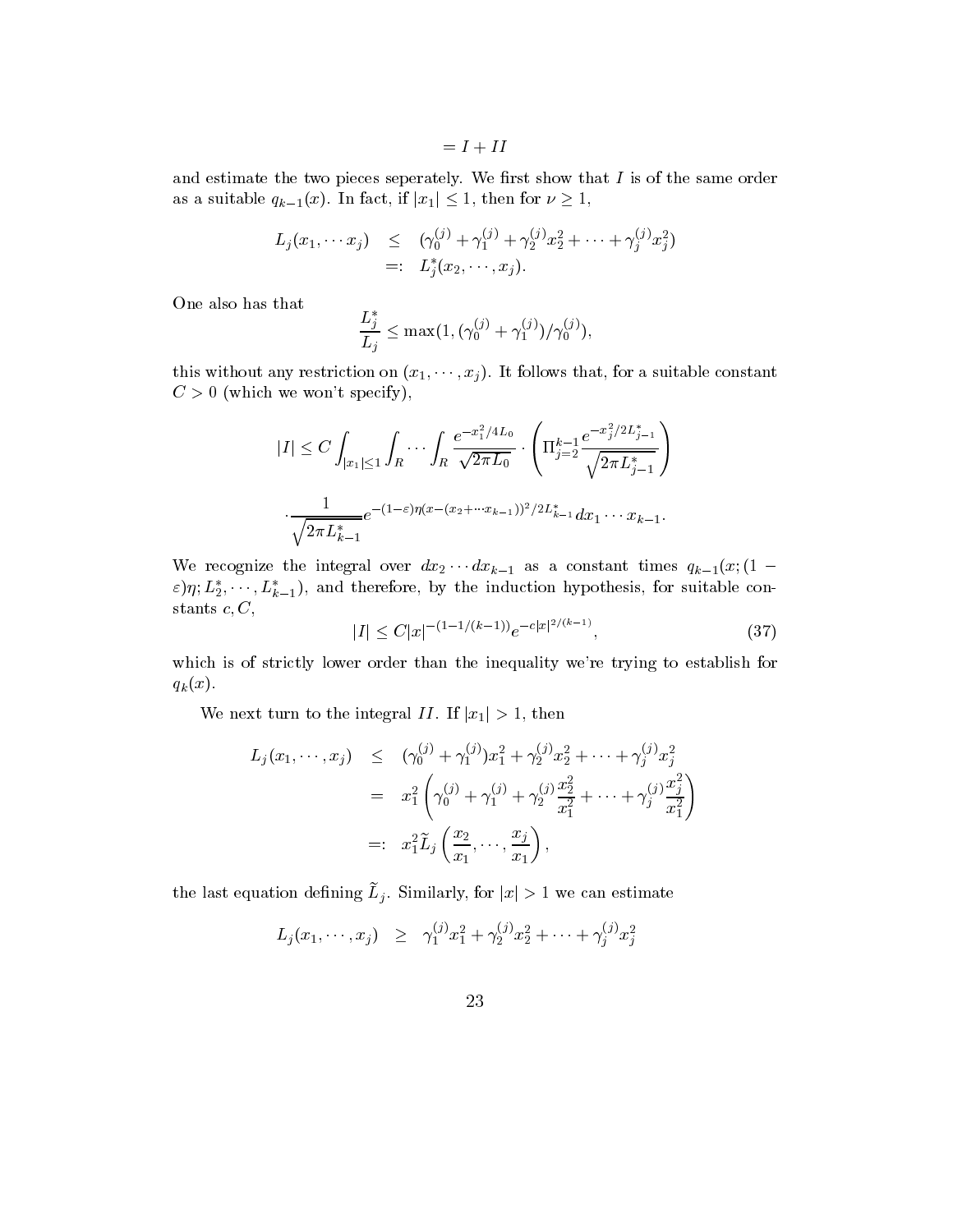$$
= x_1^2 \left( \gamma_1^{(j)} + \gamma_2^{(j)} \frac{x_2^2}{x_1^2} + \dots + \gamma_j^{(j)} \frac{x_j^2}{x_1^2} \right)
$$
  
\n
$$
\geq cx_1^2 \tilde{L}_j \left( \frac{x_2}{x_1}, \dots, \frac{x_j}{x_1} \right),
$$
  
\n(38)

provided that

$$
c\leq \frac{\gamma_1^{(j)}}{\gamma_0^{(j)}+\gamma_1^{(j)}}.
$$

Note that to have (38) with a  $c > 0$  we need here that  $\gamma_1^{(1)} > 0$ ,  $1$  and  $0$  and  $0$  and  $0$  which is insured insured insured in the  $1$ by (31). Substituting these inequalities in (32), we nd that for suitable C > 0,

$$
II \leq \int_{|x_1|>1} \frac{e^{-x_1^2/4L_0}}{\sqrt{2\pi L_0}} \left( \prod_{j=2}^{k-1} \frac{e^{-x_j^2/2x_1^2 \widetilde{L}_{j-1}}}{|x_1|\sqrt{2\pi \widetilde{L}_{j-1}}} \right) \cdot \frac{1}{|x_1|\sqrt{2\pi \widetilde{L}_{k-1}}} e^{-(1-\varepsilon)\eta(x-(x_2+\cdots x_{k-1}))^2/2x_1^2 \widetilde{L}_{k-1}} dx_1 \cdots x_{k-1}.
$$

If we change variables to  $y_j := x_j / x_1$  for  $2 \leq j \leq k - 1$  we see that the previous inequality can be written as:

$$
II \leq C \int_{|x_1|>1} \frac{1}{|x_1|} \frac{e^{-x_1^2/4L_0}}{\sqrt{2\pi L_0}} q_{k-1}\left(\frac{x}{x_1};(1-\varepsilon)\eta,\widetilde{L}_2,\cdots,\widetilde{L}_{k-1}\right).
$$

By the induction-hypothesis, the  $q_{k-1}(x/x_1)$  under the integrand is less than or equal to

$$
C\left(\frac{|x|}{|x_1|}\right)^{\beta}e^{-c(|x|/|x_1|)^{\alpha}}
$$

with

$$
\alpha = 2/(k-1), \quad \beta = -(1 - 1/(k-1)) \tag{40}
$$

and thus, after a rescaling,

$$
II \leq |x|^{\beta} C \int_{|x_1|>1} |x_1|^{-\beta-1} e^{-c(|x|/|x_1|)^{\alpha}} e^{-x_1^2} dx_1
$$

with dierent constants constants constants constants constants  $\mathbf{0}$ factors of  $2\pi$ ). We assume now wlog that  $x > 0$  and we write the integral as twice the integral over  $[1,\infty)$ . We again want to use lemma 4.1 and for this we rewrite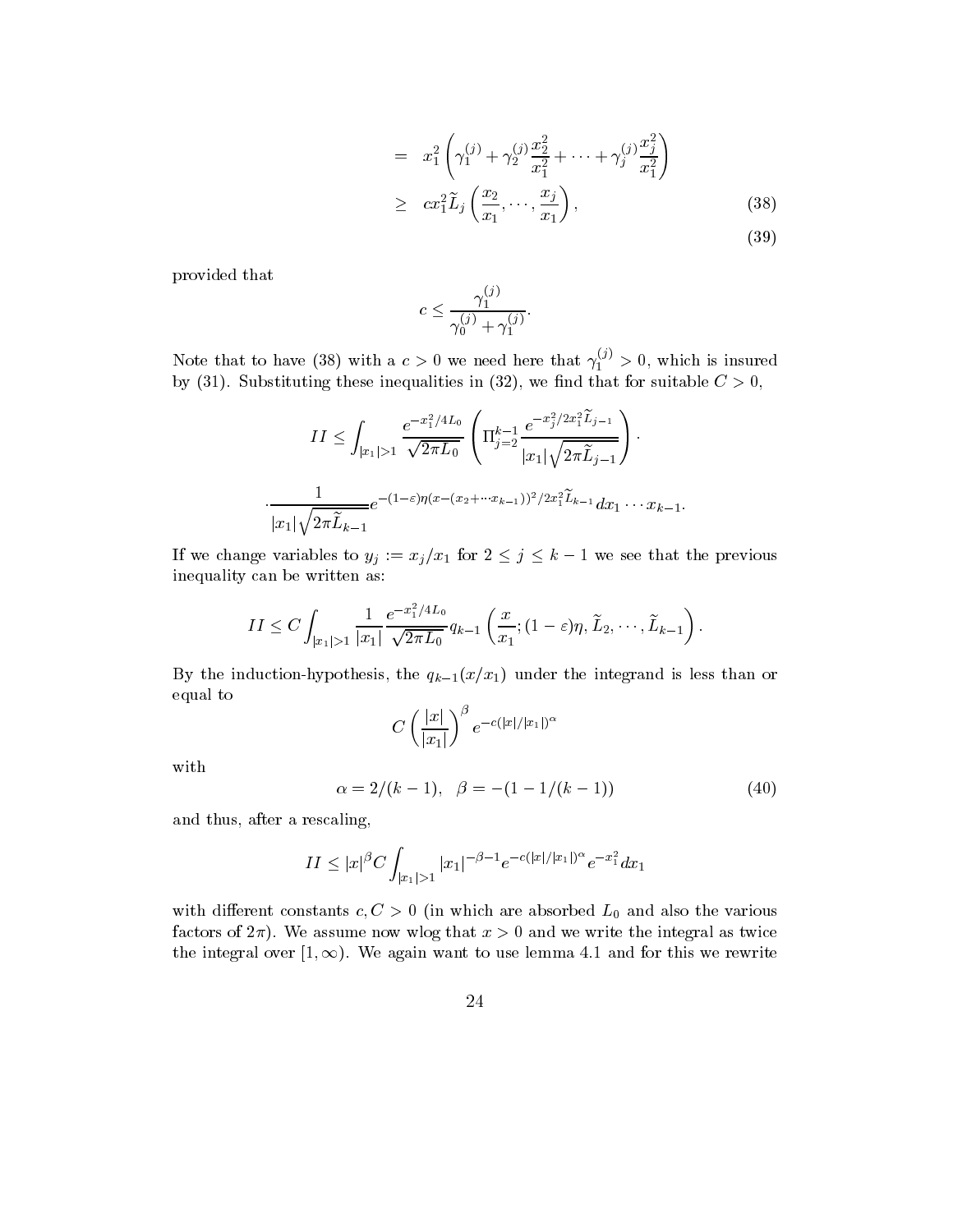our integral as a Laplace transform with big parameter, by introducing the new variable  $z = x_1^{-\alpha}$ . Then the right hand side of (41) is less or equal a constant times

$$
x^\beta \int_0^1 z^{(\beta/\alpha)-1} e^{-z^{-2/\alpha}} e^{-cx^\alpha z} dz
$$

and by lemma 4.1, with  $s = cx$  and  $\alpha, \beta$  replaced by, respectively,  $Z/\alpha$  and  $1 - (\beta/\alpha)$ , we find that

$$
II \le Cx^{(2\beta - \alpha)/(\alpha + 2)} \exp(-cx^{2\alpha/(\alpha + 2)}).
$$

Since, by (40), the two exponents of x in this formula are, respectively,  $-(1 1/k$ ) and  $2/k$ , this proves the desired upper bound for II and thus for  $q_k(x)$ , remembering (36) and (37).

We next turn to the lower bound for  $q_k$ . By the first inequality of lemma (34), we see in the same way as before that

$$
e^{-\eta(x-(x_1+\cdots+x_{k-1}))^2/2L_{k-1}} \geq C_{b,\varepsilon}^{-}e^{-(1+\varepsilon)\eta(x-(x_2+\cdots+x_{k-1}))^2/2L_{k-1}}
$$

where

$$
C_{b,\varepsilon}^{-} = e^{-\eta(1+\varepsilon^{-1})x_1^2/2L_{k-1}} \ge e^{-\eta(1+\varepsilon^{-1})x_1^2/2\gamma_0^{(k-1)}}.
$$

We can combine  $C_{b,\varepsilon}$  with the first factor of the integrand of the defining equation  $(32)$  of  $q_k(x)$  into a factor  $e^{-\kappa x}$ . Doing so, and limiting the  $x_1$ -integration in  $(32)$ to  $|x_1| > 1$ , we find that

$$
q_k(x) \ge \int_{|x_1|>1} \int_R \cdots \int_R \frac{e^{-\kappa x_1^2}}{\sqrt{2\pi L_0}} \cdot \left( \prod_{j=2}^{k-1} \frac{e^{-x_j^2/2L_{j-1}}}{\sqrt{2\pi L_{j-1}}} \right)
$$
  

$$
\cdot \frac{1}{\sqrt{2\pi L_{k-1}}} e^{-\eta (1+\varepsilon)(x-(x_2+\cdots x_{k-1}))^2/2L_{k-1}} dx_1 \cdots x_{k-1}.
$$
 (41)

As before, we next get rid of the  $x_1$  in the  $L_1, \dots, L_{k-1}$ ; first, if  $j \geq 1$ , then

$$
L_j(x_1, \dots, x_j) \geq x_1^2 \left( \gamma_1^{(j)} + \gamma_2^{(j)} \frac{x_2^2}{x_1^2} + \dots + \gamma_j^{(j)} \frac{x_j^2}{x_1^2} \right)
$$
  
=:  $x_1^2 \hat{L}_j \left( \frac{x_2}{x_1}, \dots, \frac{x_j}{x_1} \right).$ 

Next, if  $|x_1| > 1$ , then

$$
L_j(x_1, \dots, x_j) \le (\gamma_0^{(j)} + \gamma_1^{(j)}) x_1^2 + \dots + \gamma_j^{(j)} x_j^2
$$
  
 
$$
\le c x_1^2 \hat{L}_j \left( \frac{x_2}{x_1}, \dots, \frac{x_j}{x_1} \right), \tag{42}
$$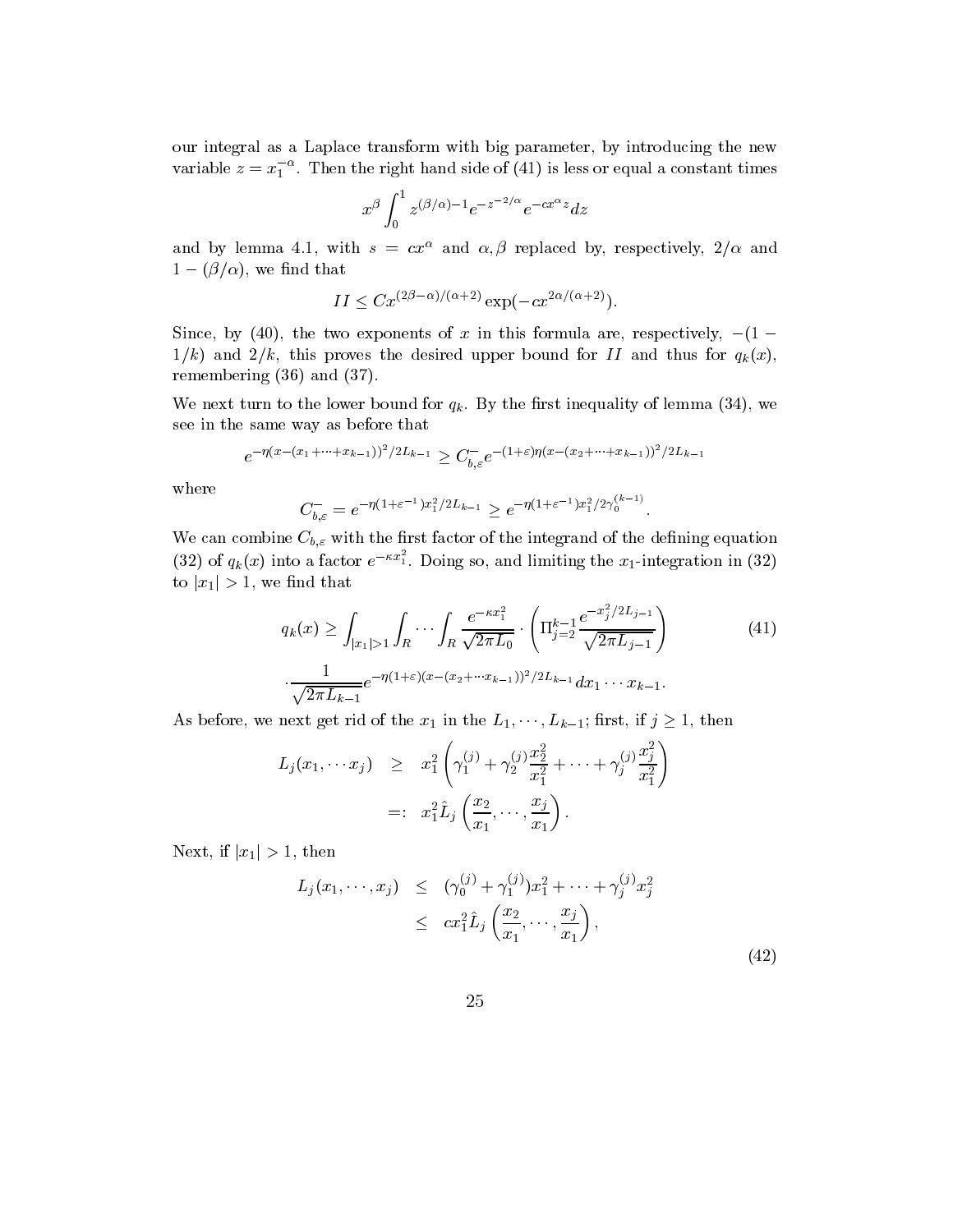provided that  $c \ge (\gamma_0^{(j)} + \gamma_1^{(j)})/\gamma_1^{(j)}$ ; there exists such a (finite) c since  $\gamma_1^{(j)} > 0$ by (31). Substituting these inequalities in (41) and making the same change of variables  $y_j = x_j/x_1$  as before  $(j \geq 2)$  one finds that, for a suitable constant  $C > 0$ ,

$$
q_k(x) \ge C \int_{|x_1|>1} \frac{e^{-\kappa x_1^2}}{|x_1|} q_{k-1} \left(\frac{x}{x_1}; (1+\varepsilon)\eta, \hat{L}_2, \cdots, \hat{L}_{k-1}, \eta(1+\varepsilon)\right).
$$

Using the induction hypothesis and lemma 4.1, we find the required lower bound for  $q_k(x)$ . QED

# 7 Application to VaR

The asymptotics which we established are relevant for risk analysis. We illustrate this with a multi-period VaR-estimate based on theorem 6.1. We first note that the upper bound from that theorem implies that

$$
\text{Prob}(r_{t+k,t} < -x) \le C_k \int_x^\infty y^{-(1-1/k)} e^{-c_k y^{2/k}} dy \quad (x \ge 0).
$$

The right hand side can be evaluated in terms of (one of) the incomplete, function(s),

$$
\gamma_{z,\infty}(x):=\int_x^\infty t^{z-1}e^{-t}dt,
$$

leading to

$$
\text{Prob}\left(r_{t+k,t} < -x\right) \le \frac{1}{2} k c_k^{-1/2} C_k \gamma_{1/2,\infty} \left(c_k x^{2/k}\right) \quad (x \ge 0) \tag{43}
$$

together with a similar lower bound, with  $c_k$  and  $C_k$  replaced by  $c'_k$  and  $C'_k$ , respectively. Note that all these can be expressed in terms of a single special function,  $\gamma_{1/2,\infty}$ .

Next, for a given random variable X we denote by  $F_X$  it's cumulative distribution function and by  $q_{\alpha}(X)$  it's  $\alpha$ -th lower quantile:

$$
q_{\alpha}^-(X)=\inf\{y: F_X(y)=\alpha\},\quad \alpha\in[0,1]
$$

and, more generally, for any non-negative non-decreasing function  $F$  we introduce

$$
q_{\alpha}^-(F) = \inf\{y : F(y) = \alpha\},\
$$

so that  $q_{\alpha}(X)$  is the same as  $q_{\alpha}(F_X)$  (this abuse of notation won't cause confusion). We note the following trivial observation, whose proof is left to the reader: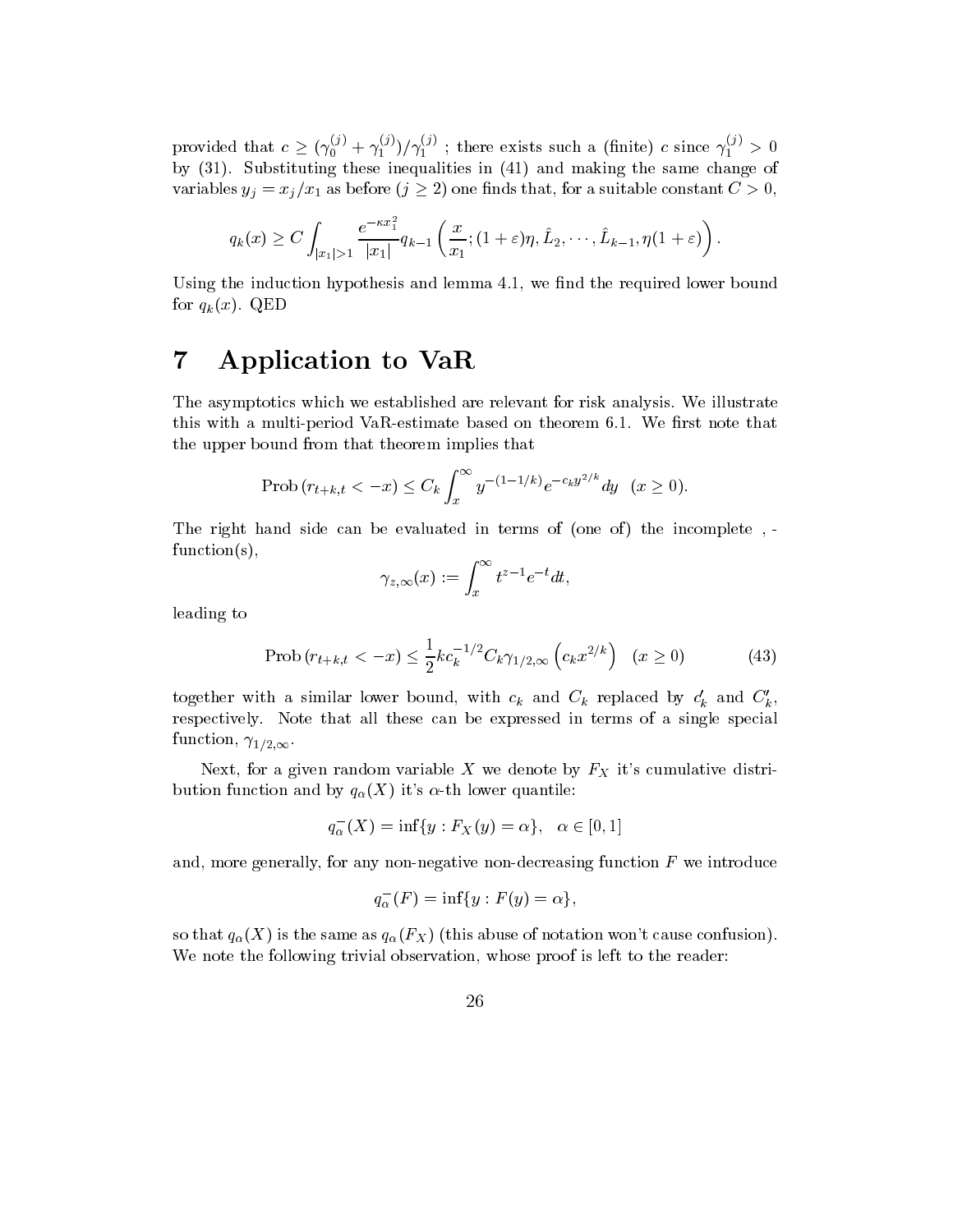**Lemma 7.1** Let  $F$  and  $G$  be non-decreasing continuous functions defined on a semi-infinite interval  $(-\infty, a)$ , such that  $F \leq G$  there. Let  $\alpha$  be in the range of G. Then

$$
q_{\alpha}^-(G) \le q_{\alpha}^-(F).
$$

We next recall that the k-period Value at Risk  $VaR_{1-\alpha}(k)$  with confidence  $1 - \alpha$  is defined by

$$
VaR_{1-\alpha}(k) = \sup \{ V \ge 0 : \text{Prob}(P_{t+k} - P_t < -V) = \alpha \}
$$
  
= 
$$
-q_{\alpha}^{-}(P_{t+k} - P_t)
$$
  

$$
\simeq -q_{\alpha}(r_{t+k,t})P_t,
$$

where we made the usual approximation  $e^+ - 1 \simeq r$  for r small (this could easily have been circumvented, at the cost of complicating the formula). Applying the lemma with  $F = F_{r_{t,t+k}}$  and G equal the right hand side of (43), both with domain  $(-\infty,0)$ , and observing that  $q_{\alpha}(G)$  is simply  $G^{-1}(\alpha)$ , we easily find that

$$
VaR_{1-\alpha}(k) \leq \left(\frac{1}{c_k}\gamma_{1/2,\infty}^{-1}\left(\frac{2\alpha\sqrt{c_k}}{kC_k}\right)\right)^{k/2}P_t,
$$

and a similar lower bound, with the constants replaced by the primed ones. This is the estimate which should replace the RiskMetrics proposal (2). Although more complicated than the latter one, it is quite explicit and can be easily evaluated, either numerically or asymptotically for small  $\alpha$ . It is clear that for practical applications a good control of the constants is essential. As already stated, we wil return to that in a companion paper.

## References

- [1] Artzner, Ph., Delbaen, F., Eber, J.-M., Heath, D., 1999. Coherent measures of risk, Mathematical Finance, 9 (3), 203 - 228.
- [2] Bollerslev, T., 1986. Generalized autoregressive conditional heteroskedasticity, J. of Econometrics 31, 307 - 325.
- [3] Bollerslev, T., Engle, R. F., Nelson, D. B., 1994. ARCH models, in: Engle, R. F., McFadden, D., eds., Handbook of Econometrics, vol. 4, North Holland, Amsterdam.
- [4] Brummelhuis, R. G. M., Guegan, D., 2000. Extreme values of conditional distributions of  $GARCH(1, 1)$  processes, prépublication 00.08, Université de Reims, Dept. de math., submitted.